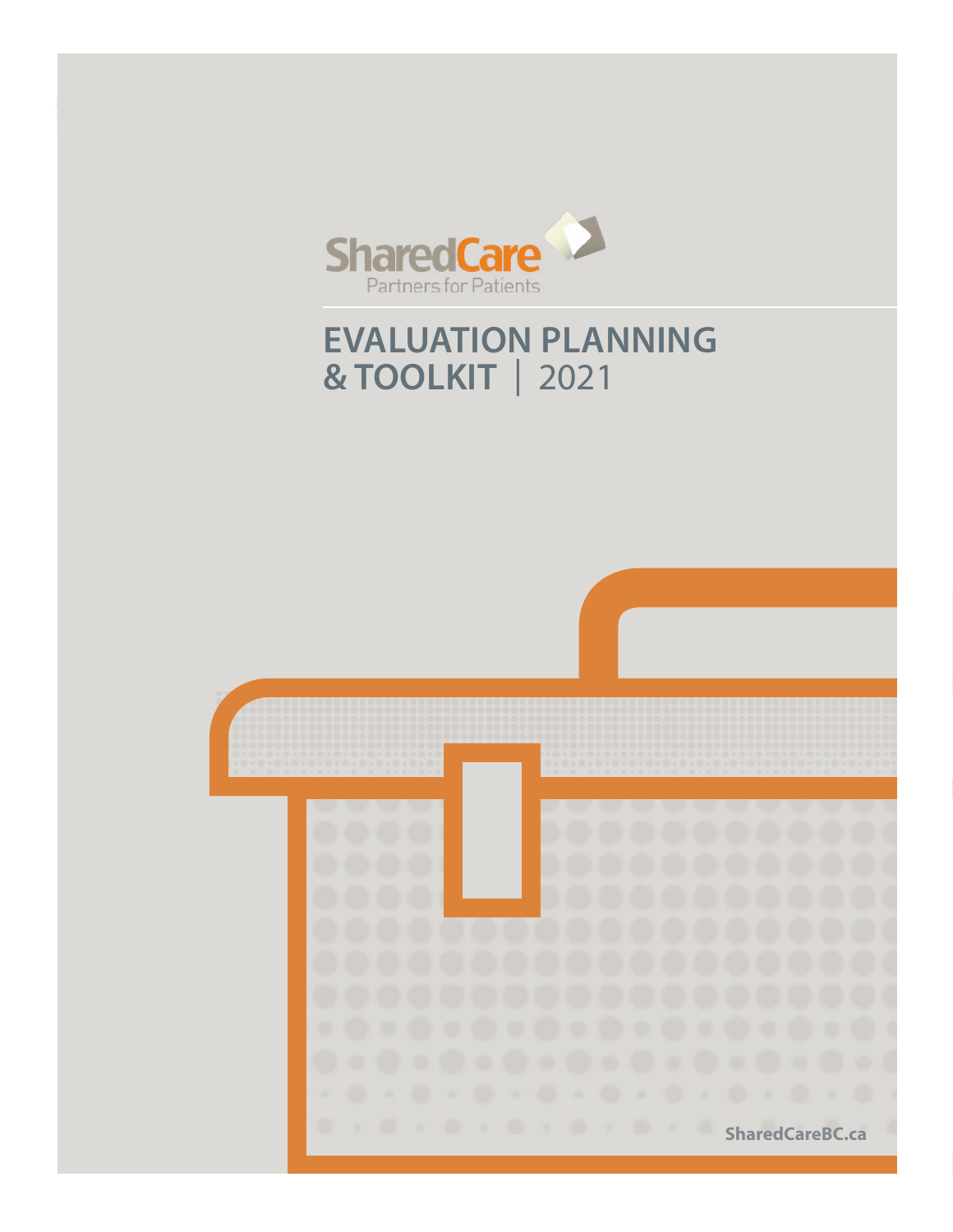

# **TABLE OF CONTENTS**

| <b>EVALUATION PLANNING TOOLKIT</b><br>THE IMPORTANCE OF EVALUATION TO THE SHARED CARE PORTFOLIO<br>PURPOSE OF THE TOOLKIT<br><b>FVAI UATION FRAMEWORK</b><br><b>TOOLS</b><br>WHAT THIS TOOL KIT DOES NOT PROVIDE | 3<br>3<br>3<br>3<br>3<br>4 |
|------------------------------------------------------------------------------------------------------------------------------------------------------------------------------------------------------------------|----------------------------|
| <b>EVALUATION FRAMEWORK</b>                                                                                                                                                                                      | 5                          |
| <b>STEP 1: ENGAGE STAKEHOLDERS</b>                                                                                                                                                                               | 6                          |
| <b>STEP 2: DESCRIBE THE ACTIVITY</b>                                                                                                                                                                             | 6                          |
| <b>STEP 3: FOCUS EVALUATION DESIGN</b>                                                                                                                                                                           | 6                          |
| <b>STEP 4: GATHER CREDIBLE EVIDENCE</b>                                                                                                                                                                          | 7                          |
| <b>STEP 5: JUSTIFY CONCLUSIONS</b>                                                                                                                                                                               | 7                          |
| <b>STEP 6: USE AND SHARE LESSONS LEARNED</b>                                                                                                                                                                     | 8                          |
| <b>SHARED CARE PROJECT TEMPLATES &amp; DATA COLLECTION TOOLS</b>                                                                                                                                                 | 9                          |
|                                                                                                                                                                                                                  |                            |
| <b>SHARED MEASUREMENT</b>                                                                                                                                                                                        | 10                         |
| <b>PHYSICIAN LEADS SURVEY</b>                                                                                                                                                                                    | 11                         |
| • WHEN & HOW TO USE THIS SURVEY                                                                                                                                                                                  | 11                         |
| • SURVEY                                                                                                                                                                                                         | 12                         |
| <b>EVENT FEEDBACK SURVEY</b>                                                                                                                                                                                     | 13                         |
| • WHEN & HOW TO USE THIS SURVEY                                                                                                                                                                                  | 13                         |
| • SURVEY                                                                                                                                                                                                         | 14                         |
| <b>MEETING SATISFACTION FORM</b>                                                                                                                                                                                 | 15                         |
| • WHEN & HOW TO USE THIS SURVEY                                                                                                                                                                                  | 15                         |
| • SURVEY                                                                                                                                                                                                         | 16                         |
| <b>NEEDS ASSESSMENT QUESTIONNAIRES</b>                                                                                                                                                                           | 17                         |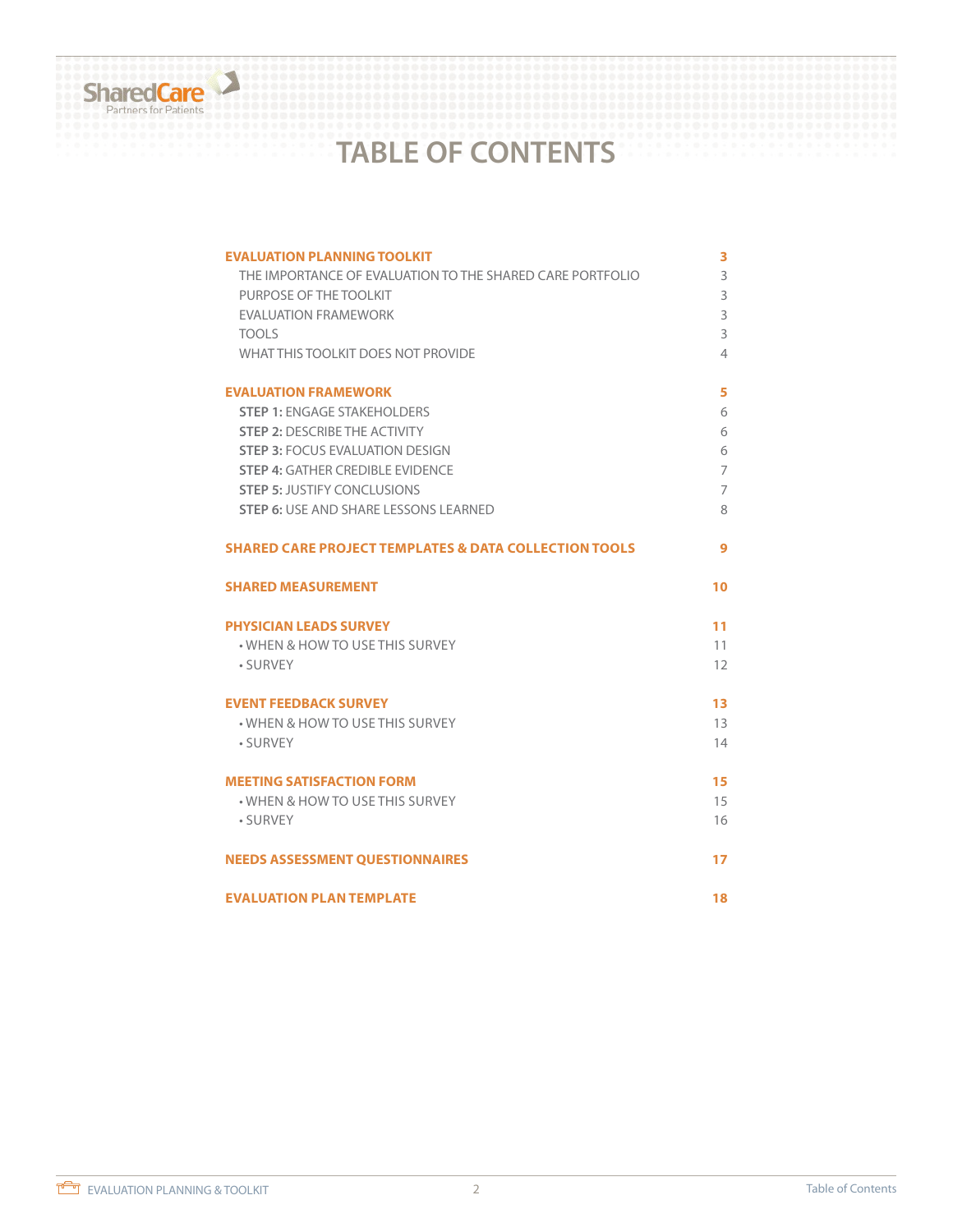

# **EVALUATION PLANNING TOOLKIT**

#### **The Importance of the Evaluation to the Shared Care Portfolio**

The Shared Care Committee has funded hundreds of Quality Improvement (QI) projects since the committee's inception in 2011. By supporting physician-led QI projects, the Shared Care Committee creates opportunities for family physicians and specialists to collaborate and directly apply their expertise and experience to specific issues and gaps in the health system. With the aim of supporting high quality planning, implementation, monitoring and reporting processes, the Shared Care team has created a number of templates and tools for use by project teams. By offering a unified approach to evaluation and reporting, project teams will be better equipped to share their results and impacts in a way that can be effectively spread by the Shared Care team to key stakeholders, including the Shared Care Committee, the health authorities and the Ministry.

#### **Purpose of the Toolkit**

The purpose of the Planning & Evaluation Toolkit is to provide project teams with:

- a practical framework to assist in planning a project evaluation, including when in a project life cycle an evaluation consultant should be hired if this expertise does not exist on the team
- the required templates and survey tools that Shared Care has implemented as a way to help strengthen evaluation and reporting practices at the project level
- additional surveys that may serve as a resource or assist project team's in data collection

#### **Evaluation Framework**

The Centers for Disease Control and Prevention Evaluation Framework highlights the key steps in planning an evaluation. This guide is a useful tool for project teams, even if the team does not have the skill set or capacity to conduct the evaluation themselves and must hire a contractor to complete this required component. Ensuring that your project plan has incorporated the identification of expected outcomes, data collection strategies and analysis are key to determining if the project was successful in achieving the desired change or impact that it set out do. Planning for this at the beginning will ensure that participants and stakeholders can be actively involved in capturing this change, either through interviews, surveys or other means of capturing their experience. As project planning is within the scope of a project lead, this graphic and step-by-step guide highlights key steps around incorporating an evaluation approach into the planning of a project. The guide also indicates where external support and expertise should be hired if needed.

#### **Tools**

**Shared Care templates & tools:** These tools have been created to support project teams in organizing their project evaluation plan, and in collecting data that will highlight the impact of the work at both the project and provincial levels. Interview and focus groups can also serve as excellent data collection strategies to receive more thorough responses from participants. Interview and focus group guides will need to be developed specifically for your project. By providing tools that will assist project teams in capturing key data from the physician leads and project participants, the Shared Care team will be better positioned to highlight learnings and impact achieved, and will support accountability to the Shared Care Committee, Doctors of BC and the Ministry of Health. In addition to the PDF forms in this document, you will find them in word format on the Shared Care Learning Centre: https://sharedcarelearningcentre.ca/

- 
- 
- **• Physician Leads survey Meeting Satisfaction survey Overview of Shared measurement**
	-
- 
- **• Evaluation Plan Template Needs Assessment questionnaires • Event Feedback survey developed for Network projects**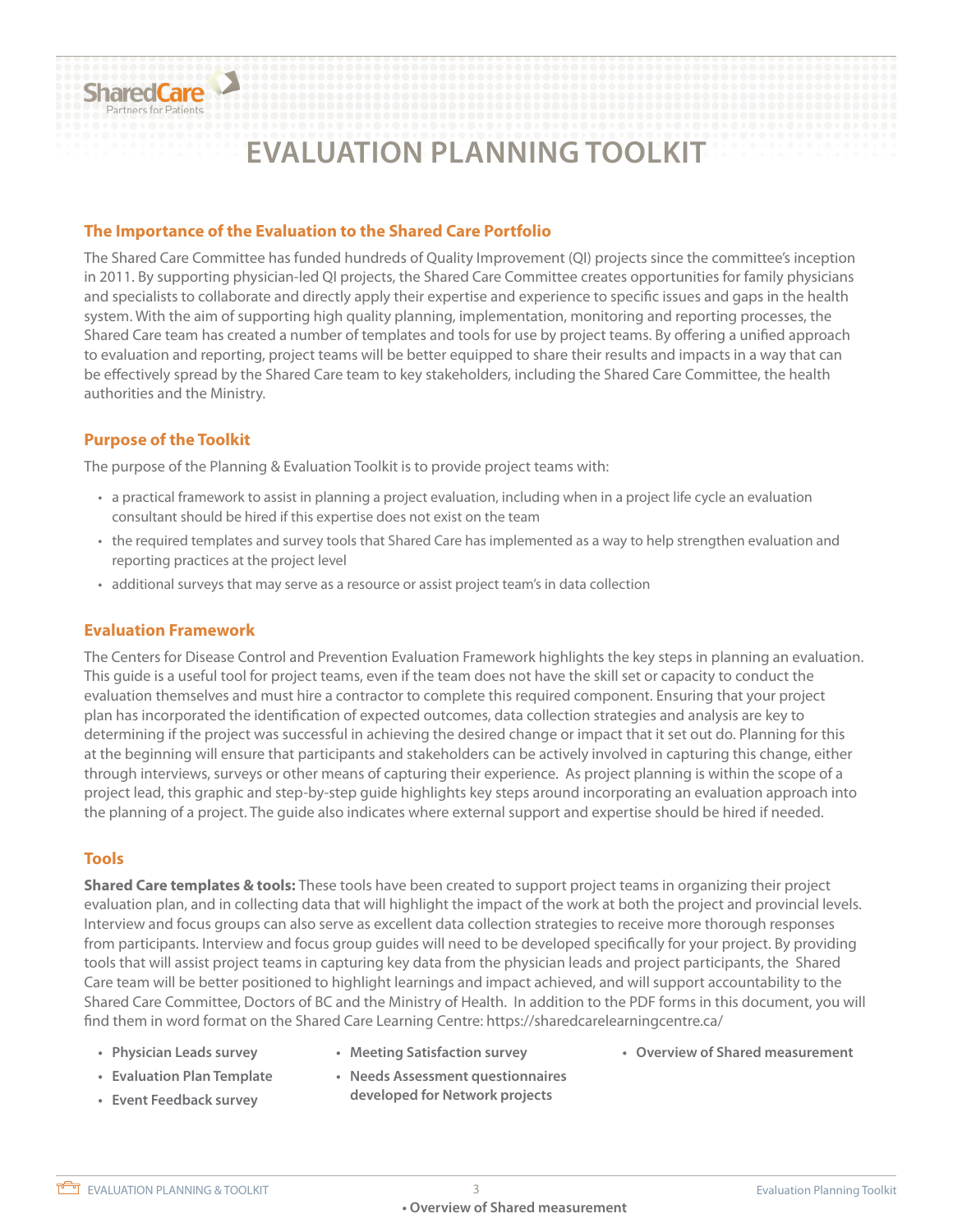

### **EVALUATION PLANNING TOOLKIT** CONTINUED

#### **What this Toolkit Does Not Provide**

This Toolkit does not include a guide on how to conduct an outcome evaluation. An outcome evaluation determines whether an activity has effectively met its target objectives or expected outcomes. Outcome evaluations measure progress made on meeting project/activity goals. Some examples of an outcome evaluation include assessing whether an intensive training program resulted in more effective counseling, screening and treating of patients, if the training program had any unintended (beneficial or adverse) effects on the target population, and if the benefits of the training justify a continued allocation of resources<sup>1</sup>.

The Shared Care Committee requires all project proposals (with the exception of EOI-phase proposals) to include an evaluation plan. If the project team does not have the skill set or expertise to plan and conduct an evaluation, they are required to hire an external consultant to do so. Consultant costs vary widely depending on the complexity and length of the project; however, a standard estimate for evaluation costs is approximately 10% of a project's total resources.

1 https://www.cdc.gov/std/Program/pupestd/Types%20of%20Evaluation.pdf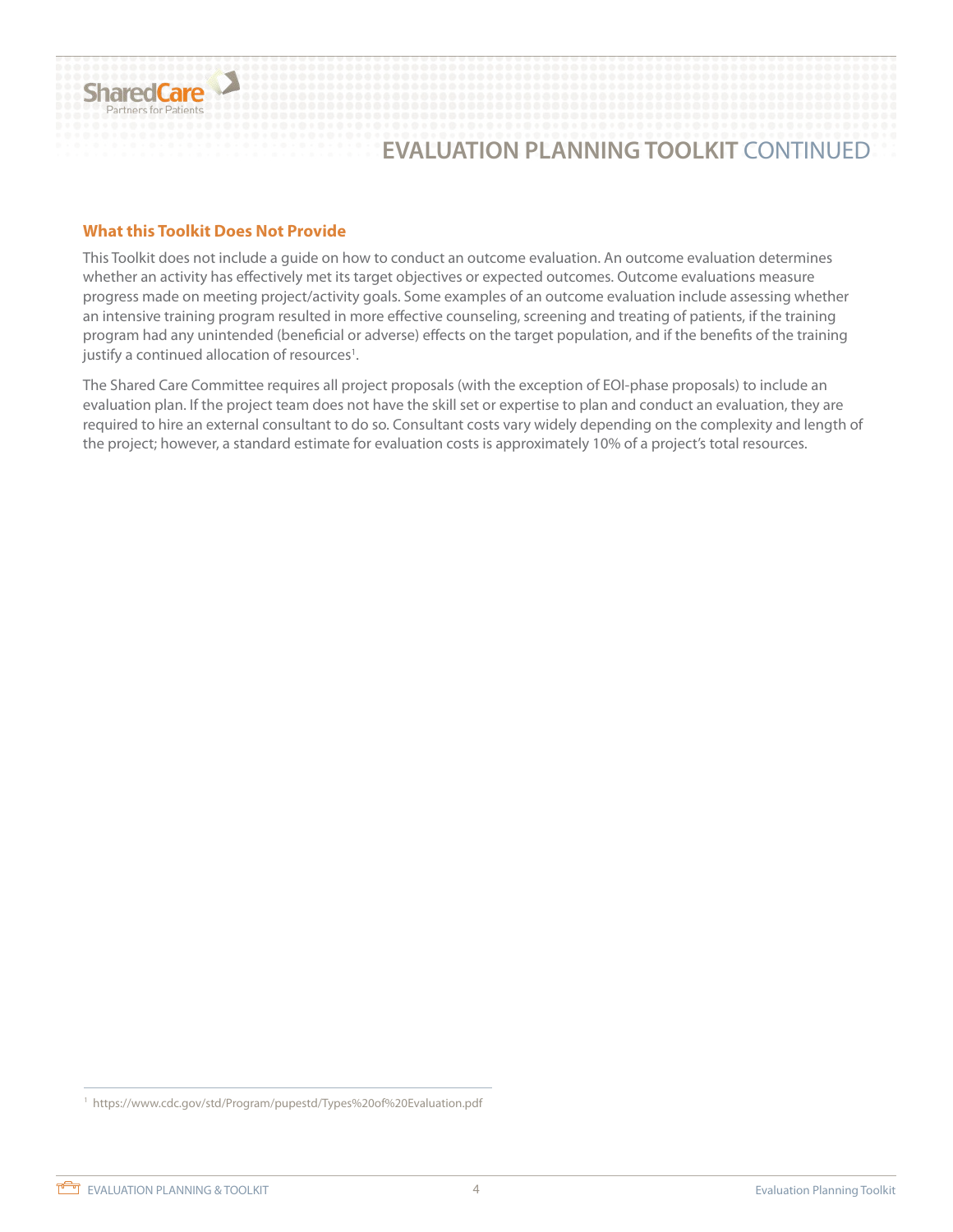

# **EVALUATION FRAMEWORK**

An evaluation framework offers a practical, nonprescriptive step-by-step guide for summarizing and organizing fundamental elements of an evaluation. This framework can be utilized for relatively straightforward activities, such as an education event with speakers, or more complex activities such as a Quality Improvement project involving aggregate clinical data. If the activity requires a thorough outcome evaluation and your team does not have the evaluation expertise or capacity, this framework still serves to highlight key steps to consider during the planning phase. For example, the *Engage Stakeholders and Describe the Program* stages are within the scope of the project lead. Outsourcing the evaluation to a consultant would come in at *Focus Evaluation Design, Gather Credible Evidence, and Justify Conclusion* stages. The *Use and Share Lessons Learned* stage would be up to the project team to determine who should receive the results, and how to engage your key stakeholders and end users.



#### **Figure 1: Centers for Disease Control and Prevention Evaluation Framework**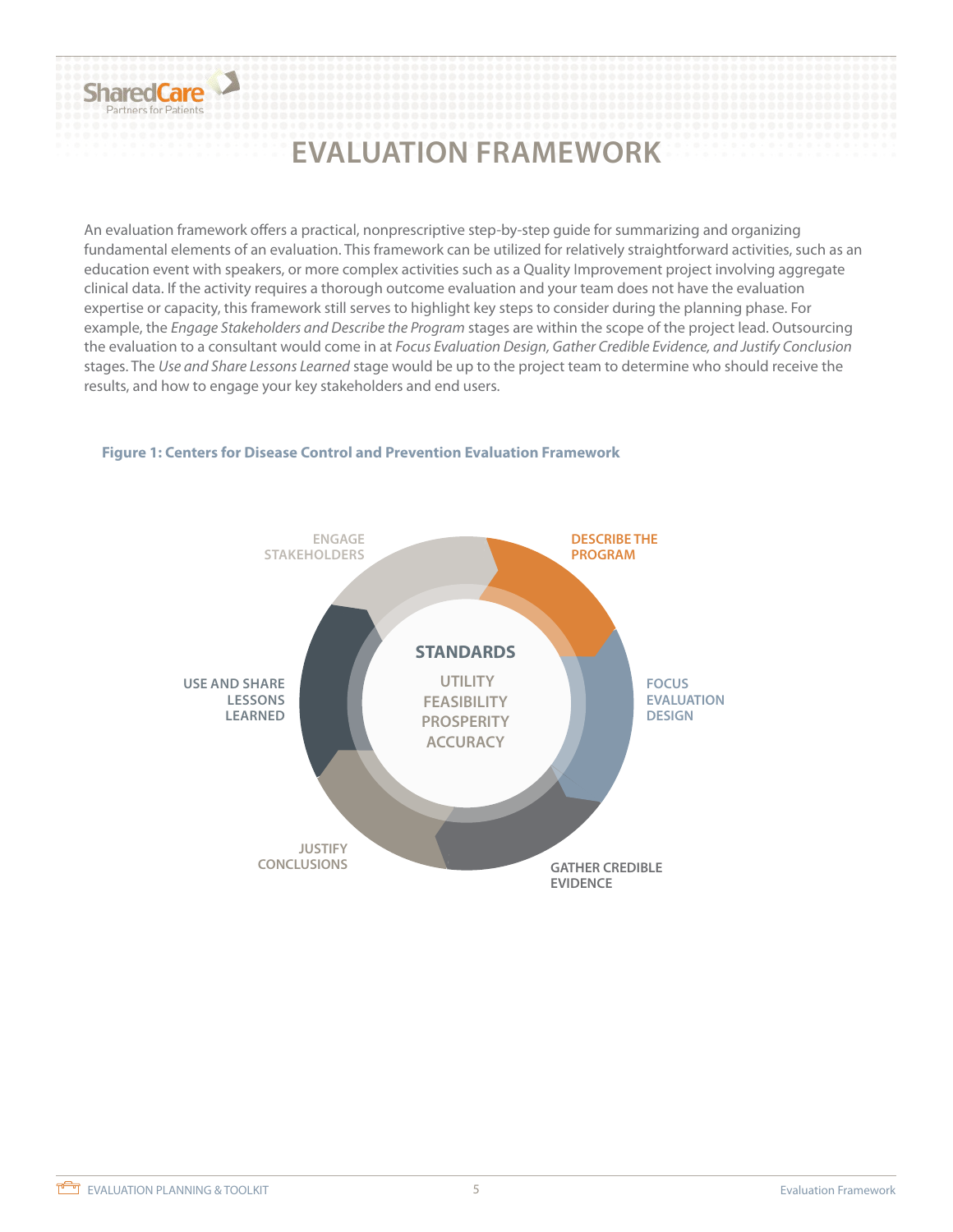

### **EVALUATION FRAMEWORK** CONTINUED



#### **STEP 1: ENGAGE STAKEHOLDERS**

This first step is to identify and reach out to stakeholders to understand their unique perspectives, interests, and needs. Participating in this inquiry process will provide you with insight into factors that may influence the project's execution and effectiveness (e.g., high staff turnover, rural vs. urban regions), help you form the question that the evaluation is meant to ultimately answer (i.e., the evaluation question), and help you make informed decisions when designing the evaluation (either in-house or with a consultant). Consider the following questions:

- What are the needs and expectations of each stakeholder?
- Who is knowledgeable about the issue and would have insights to share?
- Who has unique perspectives that might highlight nuances?
- Who are the people that you need to involve to ensure you have the necessary permissions?



#### **STEP 2: DESCRIBE THE ACTIVITY**

Step 2 is to clearly define the goals and objectives of the activity. Use the information you gathered in Step 1, develop SMART (Specific-Measurable-Achievable-Relevant-Timed) objectives and describe any factors within the context of the project that will affect its success. At this stage, it is important to identify potential challenges that may arise and to develop corresponding mitigation strategies. Consider the following questions:

- What is the project trying to improve (e.g. enhanced communication between nurses and physicians in the ER)?
- What resources are available to implement the project (e.g., funds, time, leadership buy-in)?
- What activities will help to achieve the project objectives (e.g., bimonthly strategic planning session with stakeholders)?
- What are the direct results of these activities (e.g., improved knowledge and attitudes, improved patient selfmanagement)?



#### **STEP 3: FOCUS EVALUATION DESIGN**

An evaluation design is, simply put, the blueprint of the evaluation. It is the methodology used to capture the information required to answer the evaluation question. If the team does not posses the level of evaluation expertise required of the project, a consultant should be hired. Choosing the most appropriate evaluation design often depends on the stage that the project is in and the specific evaluation question to be answered. An outcome evaluation design is most suitable for a project to assess whether the evaluation question addresses the success of the project in meeting goals and objectives.

In Step 3, when formulating an evaluation question and choosing the most appropriate evaluation design, consider:

- What is the primary purpose of the project, and/or what is the project trying to achieve?
- How will you incorporate information gathered from stakeholders during Stage 1 into the evaluation design?
- Who will use the conclusions of the evaluation?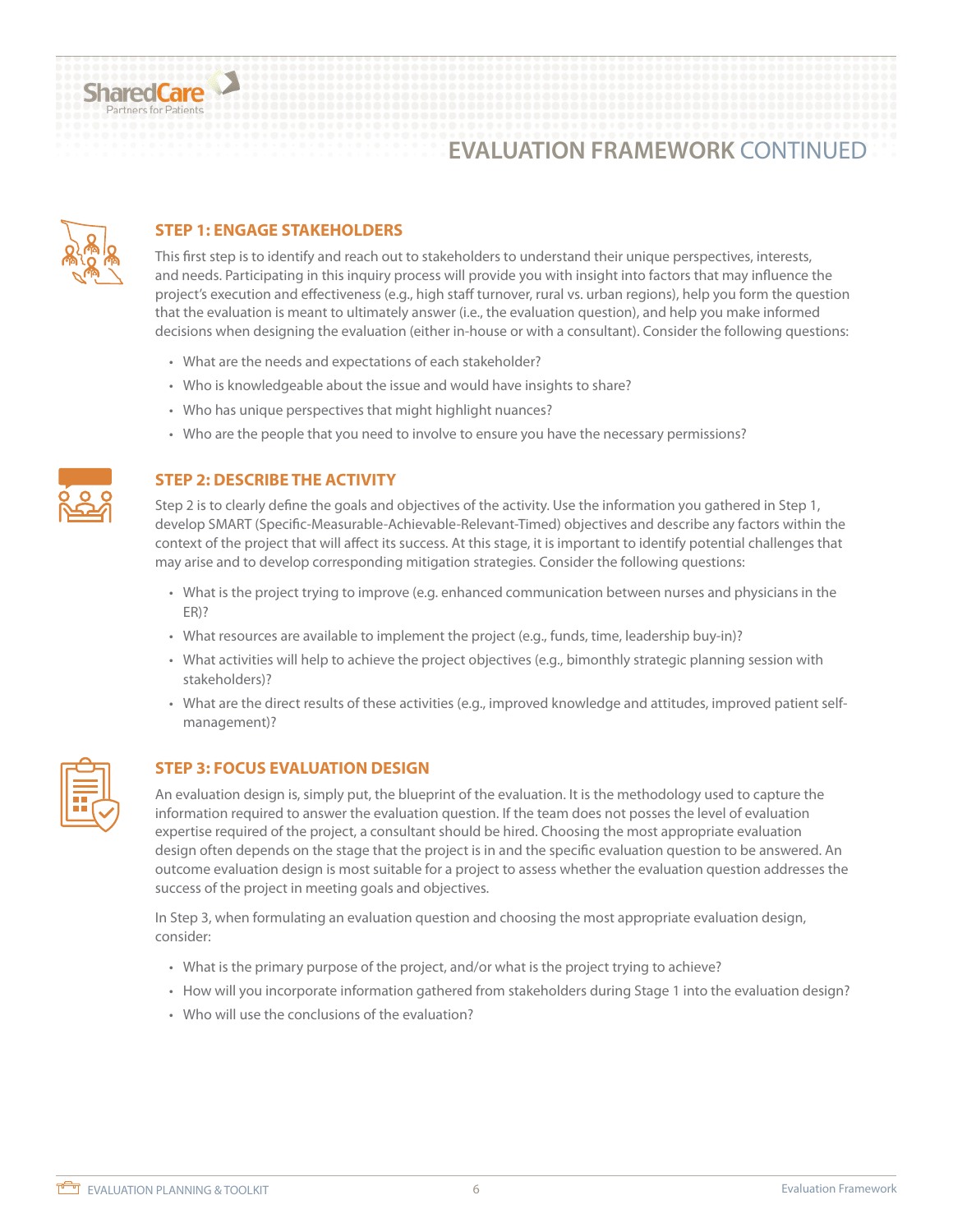

### **EVALUATION FRAMEWORK** CONTINUED



#### **STEP 4: GATHER CREDIBLE EVIDENCE**

How will you and your team collect the information needed to answer the evaluation question? While working within the structure of the evaluation design, consider which aspects of the project will help you clearly judge the project's performance. Consult the Shared Care shared measures implementation guide to identify the key measures that will be used for the project and reported to Shared Care on a quarterly basis. Aside from the shared measures used and administered via surveys, consider what other data collection methods will be used. Who will the data be collected from, when will the data be collected and how (i.e. interviews, focus groups, more surveys, etc.). Indicators that represent a variety of perspectives and sources (e.g., from physicians, patients and health authority administrators) will enhance the credibility of both the evaluation and the project, generate more objective findings, and promote trust among stakeholders. Depending on the project, this stage requires some knowledge of evaluation methodologies. Examples of reliable, valid indicators include participation rates, participant satisfaction feedback, and changes in policies and practices. Once you have determined which indicators you will track, think about the most appropriate form of data to collect: quantitative, qualitative, or both. Quantitative data refers to a measurement of a quantity expressed through numbers, or information that can be measured (e.g., how much, how many). This is the focus of the shared measures developed for Shared Care. Qualitative data refers to a measure of quality expressed through observations or that can be described by participants.

#### **Consider:**

• Is the data collection tool used likely to produce objective, consistent findings when administered to a population with similar characteristics? In other words, will the data be reliable?



#### **STEP 5: JUSTIFY CONCLUSIONS**

The purpose of this step is to draw clear, credible conclusions from the data as it relates to the evaluation question and to make practical recommendations based on those conclusions. This step involves effectively analyzing and synthesizing the data collected. To effectively analyze the body of data, evaluators must organize, categorize, and compare the data to detect trends. Synthesizing the data requires evaluators to combine the trends to gain high-level insights and pursue recommendations (ideally developed jointly by the project team, including the evaluator, and policymakers). Your plan for analysis and synthesis will depend on the type of data collected, the volume of the data, and the questions answered. For qualitative data, the plan may involve grouping emerging themes from the results of open-ended survey questions. For quantitative data, statistical analysis is generally required to draw conclusions, which is often a very technical process requiring assistance from a professional statistician.

In Step 5, when drawing conclusions from the data and forming recommendations, consider:

- Do the results represent the sentiment of the majority? In other words, is the data valid?
- Could responses from a few individuals contain extreme biases (i.e., outliers)? If yes, how can these outliers be explained?
- What recommendations would best align with the values and priorities of the stakeholders?
- What recommendations can be feasibly implemented when considering varying interests and limited resources?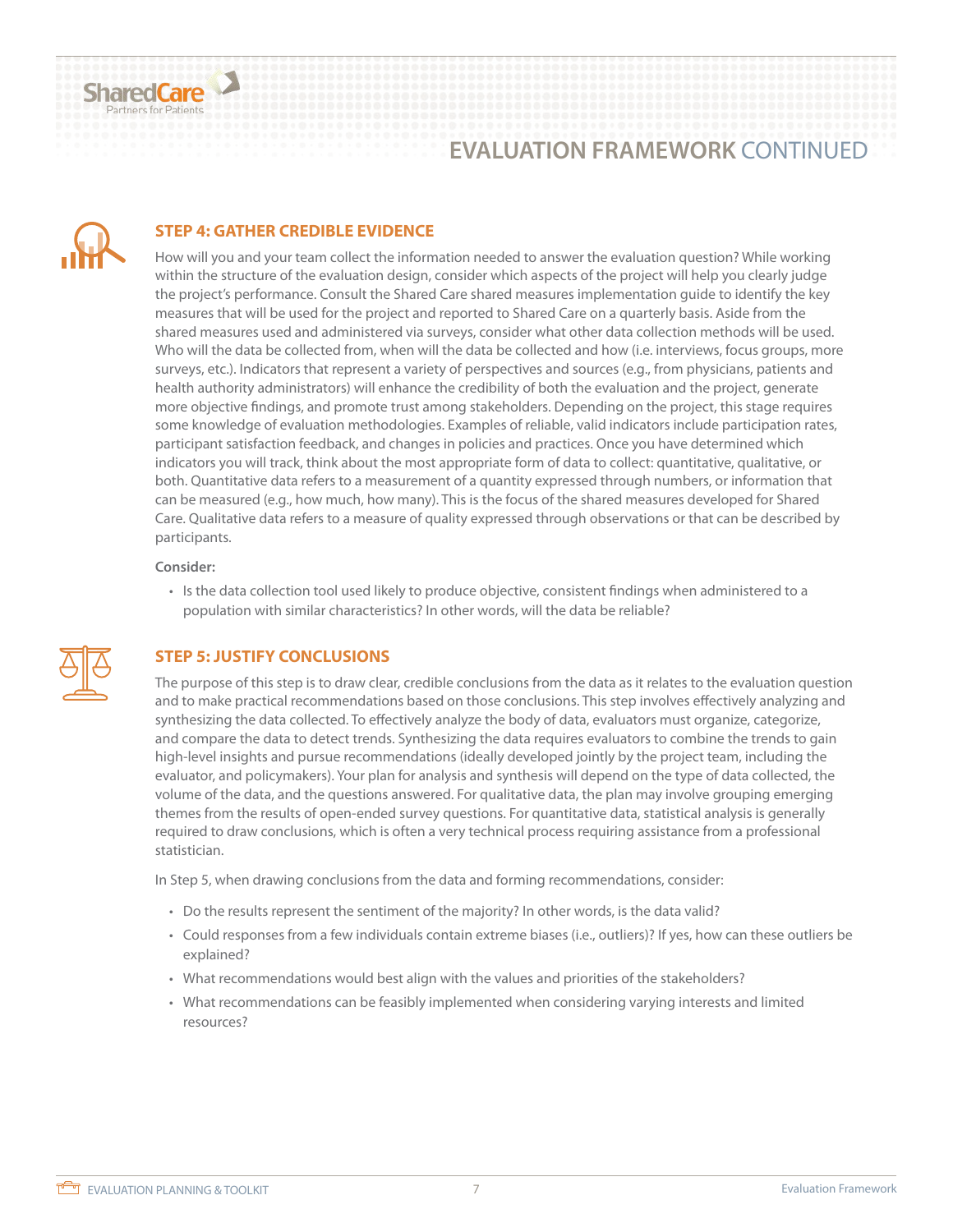

### **EVALUATION FRAMEWORK** CONTINUED



#### **STEP 6: USE AND SHARE LESSONS LEARNED**

The final step is taking action based on recommendations and disseminating evaluation findings and lessons learned with broader audiences. The objective is to use results and documented lessons-learned (e.g., successes, challenges) to mobilize action that will inform and improve future program planning—perhaps, for example, starting a new phase in the program or making course corrections based on what has been learned. The use of findings is not always straightforward: it requires strategic thinking that incorporates stakeholder feedback, and endeavours to implement recommendations while considering contextual factors such as political will. As mentioned in Step 1, designing an evaluation that meets the needs of the end user at the onset of planning is essential and will be invaluable when deciding how to use evaluation findings. For this reason, the evaluation framework is typically presented as a feedback loop—the feedback is continuously provided to allow for constant program improvement. This can be accomplished through various avenues, including interactive in person presentations, infographics, briefing notes, and written reports. In Step 6, when sharing lessons learned and implementing recommendations, consider:

- Who is the audience to be informed of the findings? What method will you use to share the results?
- Is your communications method accessible and meeting the needs and interests of each stakeholder group?
- If the results warrant further investigation, do you have the right people at the table to develop the next steps?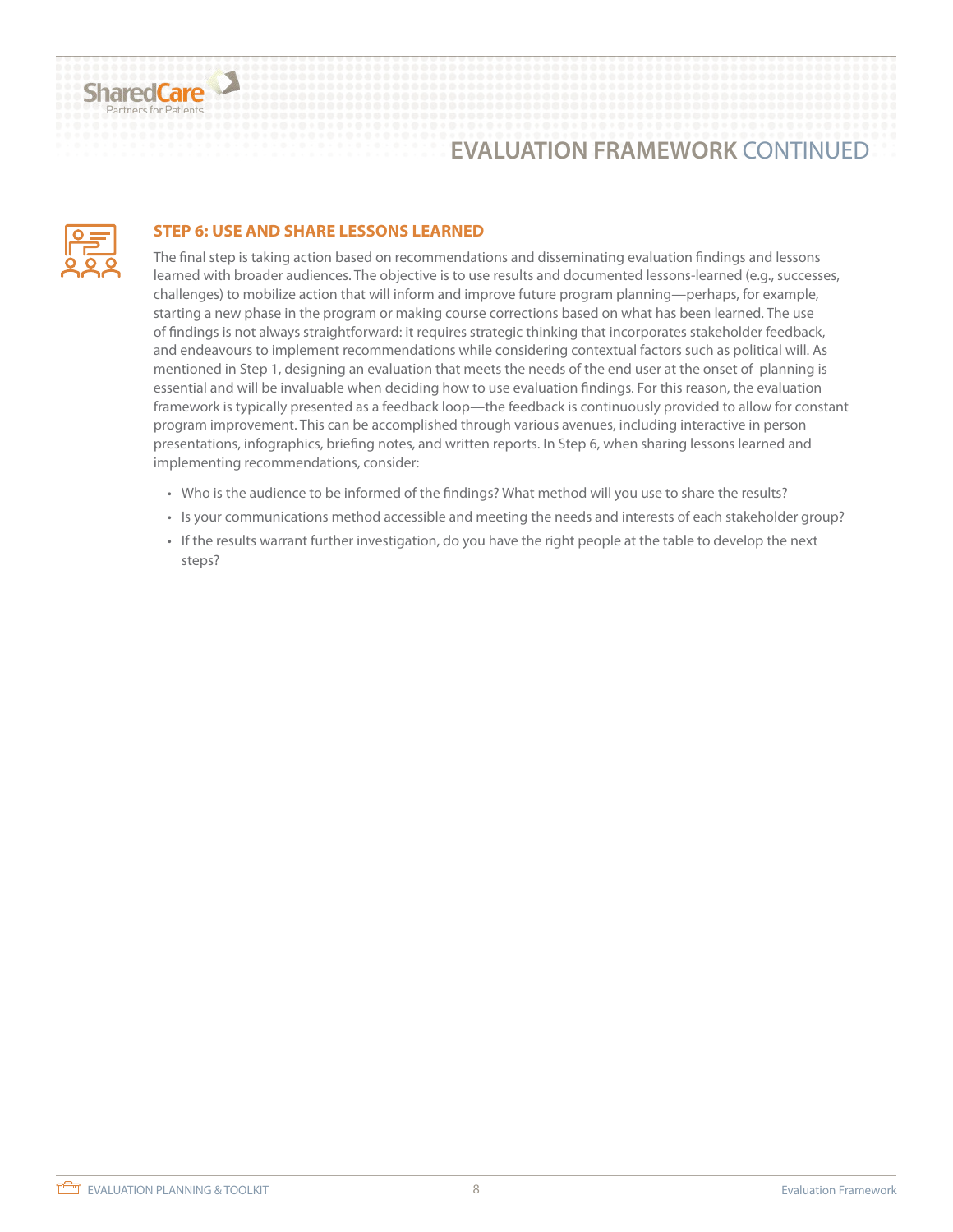

# **SHARED CARE PROJECT TEMPLATES & DATA COLLECTION TOOLS**

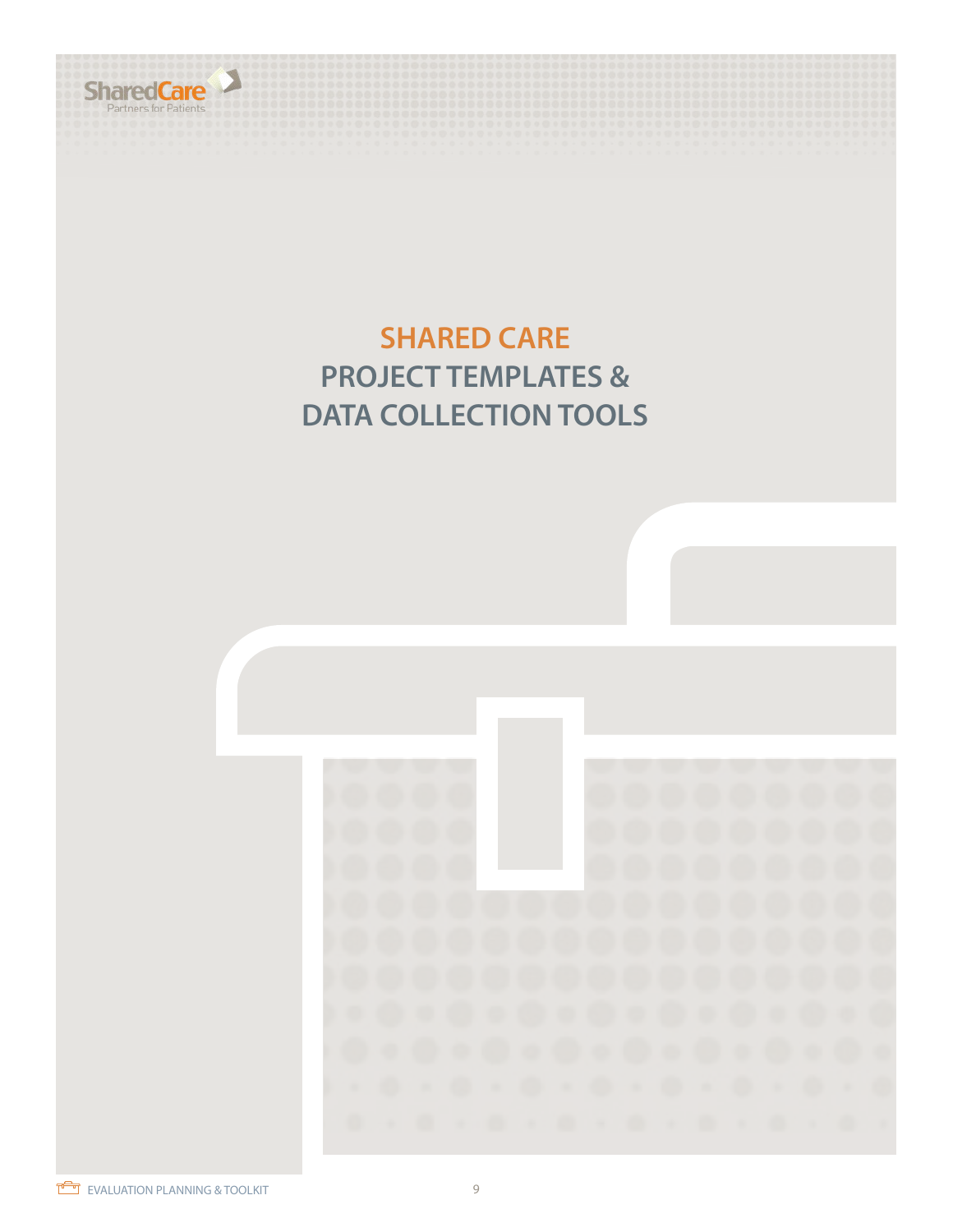# **SHARED MEASUREMENT**

#### **Purpose**

SharedCare

**Shared measurement** involves a set of processes that require diverse organizations to consistently gather, analyze, and report data to ensure efforts remain aligned and participants hold each other accountable. The Shared Care portfolio has agreed upon a set of shared measures related to the goals and objectives of the Shared Care Committee that can be used across the province to assess and compare local innovation projects and provincial initiatives. Implementation of this approach will facilitate the collection and reporting of data to highlight the collective impact of Shared Care funded work.

In 2021 we are embarking on a phased implementation approach, working with specific teams who are keen to adopt the approach. The Shared Care team plans to implement shared measurement across all funded Shared Care projects by 2022. Connect with your liaison to find out more about how to integrate Shared Measures into your project and evaluation plan.

#### **Participants**

Most of the shared measures can be easily translated into a survey question posed to either providers or patients.

#### **Method**

At the project level, the shared measures can be integrated into an evaluation strategy as one component of the plan, or can standalone as the primary evaluative approach. Surveys can be administered via Checkbox 7 or other electronic survey tools. If the fundholder does not have a current subscription, SharedCare can support use of Checkbox 7 - please reach out to your liaison for more information.

#### **Results**

Results should address the evaluation questions of the individual project. Results will also be aggregated across the province to highlight collective impact. Please connect with your liaison to learn more.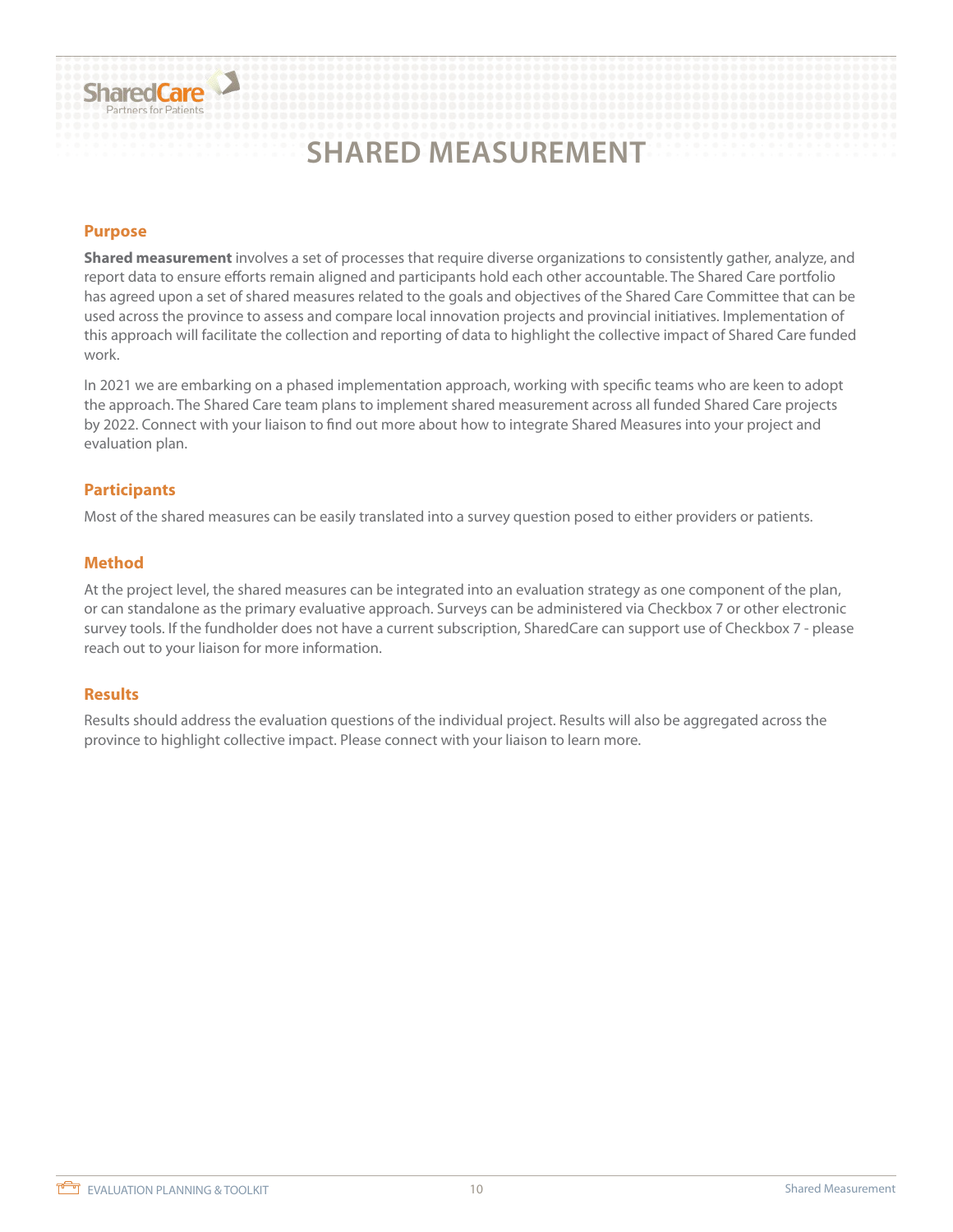

# **PHYSICIAN LEADS SURVEY**

#### **WHEN & HOW TO USE THIS FORM**

This required survey is to be answered by the physician leads at the conclusion of the project.

#### **Purpose**

The responses to these questions can be aggregated across the province to establish a provincial snapshot related to the general impact that Shared Care-funded projects are having on physician leads.

#### **Participants**

The Family and Specialist physician leads of a Shared Care project.

#### **Method**

Please submit one collective response for each question. Questions can be administered via email or answered verbally during a project meeting and transcribed and submitted in the project's final report.

#### **Results**

Survey results should be included in the project final report.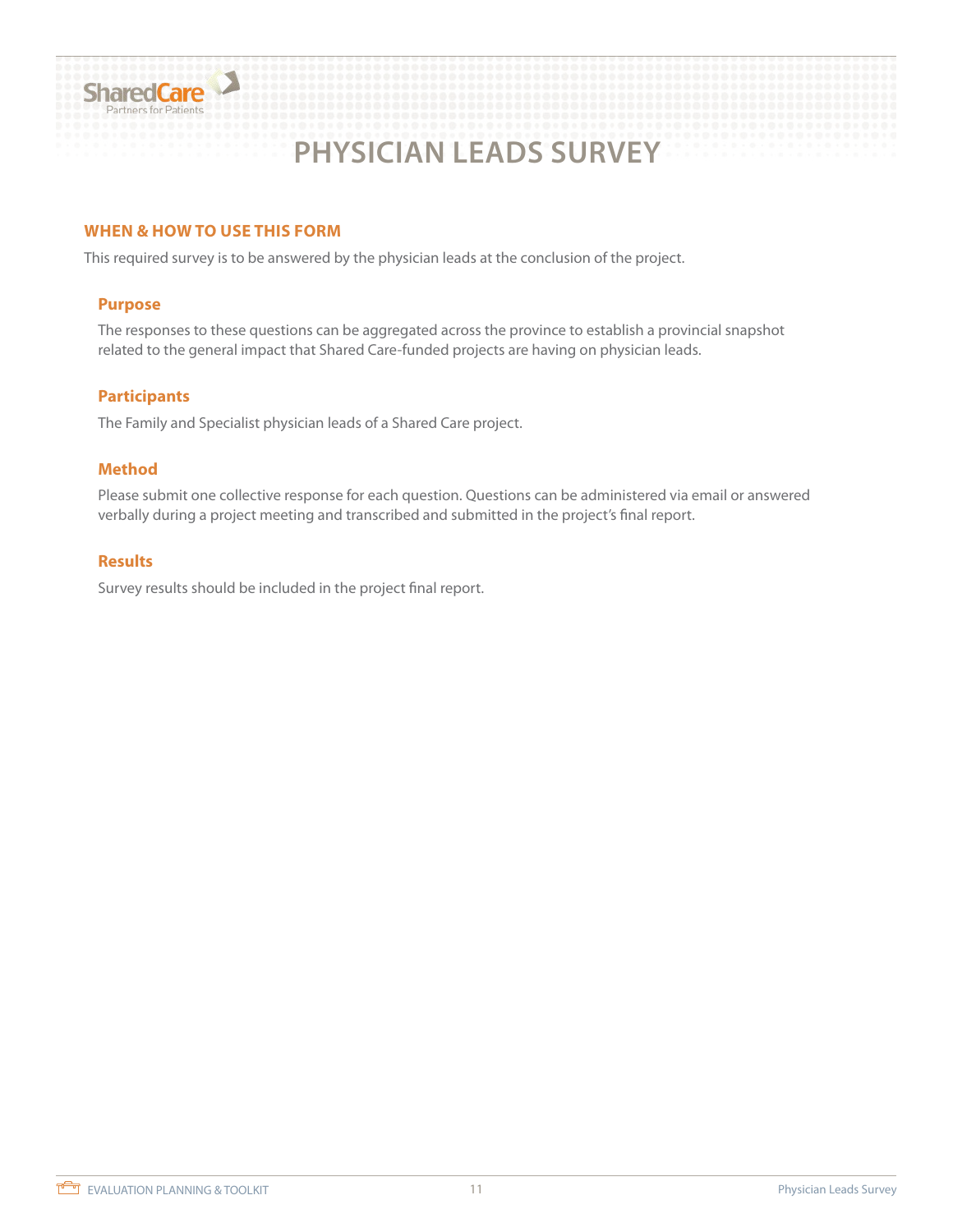

# **PHYSICIAN LEADS SURVEY**

| Project Title: _ |  |  |  |  |
|------------------|--|--|--|--|
|                  |  |  |  |  |
|                  |  |  |  |  |

**Physician Participants:**

Date:

|                                                                                                                       | <b>Strongly</b><br><b>Disagree</b> | <b>Disagree</b> | <b>Neutral</b> | Agree | <b>Strongly</b><br>Agree |
|-----------------------------------------------------------------------------------------------------------------------|------------------------------------|-----------------|----------------|-------|--------------------------|
| 1. This project improved the coordination of care between<br>family practice to specialist care (SharedCare mandate). |                                    |                 |                |       |                          |
| 2. Participating in this Shared Care project has re-<br>energized me in my work.                                      |                                    |                 |                |       |                          |
| 3. Patients were effectively engaged as project participants<br>in this project.                                      |                                    |                 |                |       |                          |
| 4. This project led to improved provider experience <sup>i</sup>                                                      |                                    |                 |                |       |                          |
| 5. This project led to improved patient experience <sup>ii</sup>                                                      |                                    |                 |                |       |                          |
| 6. This project led to improved population healthiii                                                                  |                                    |                 |                |       |                          |
| 7. This project reduced the per capita cost of care <sup>iv</sup>                                                     |                                    |                 |                |       |                          |

#### **Definitions:**

- i Improved provider experience is defined as engaging physicians to work with each other, the health care system and their communities, to lead and /or support quality improvement and the spread of effective innovations. Physician engagement is also considered a component of provider experience, and is defined as the active participation in the health system at the patient, organization and system level
- ii Improved patient experience is a construct that includes the patient's entire journey through the health care system. It includes the ability to access healthcare services, the degree to which care is coordinated, and the safety of care. It also includes the degree to which care honours a person's choices, need and values including cultural safety and humility
- iii Improved population health refers to improving patient outcomes by improving the quality of health services
- iv Reduction in per capita cost of care includes the development of a sustainable healthcare system, providing value or money, including measurable savings and improvements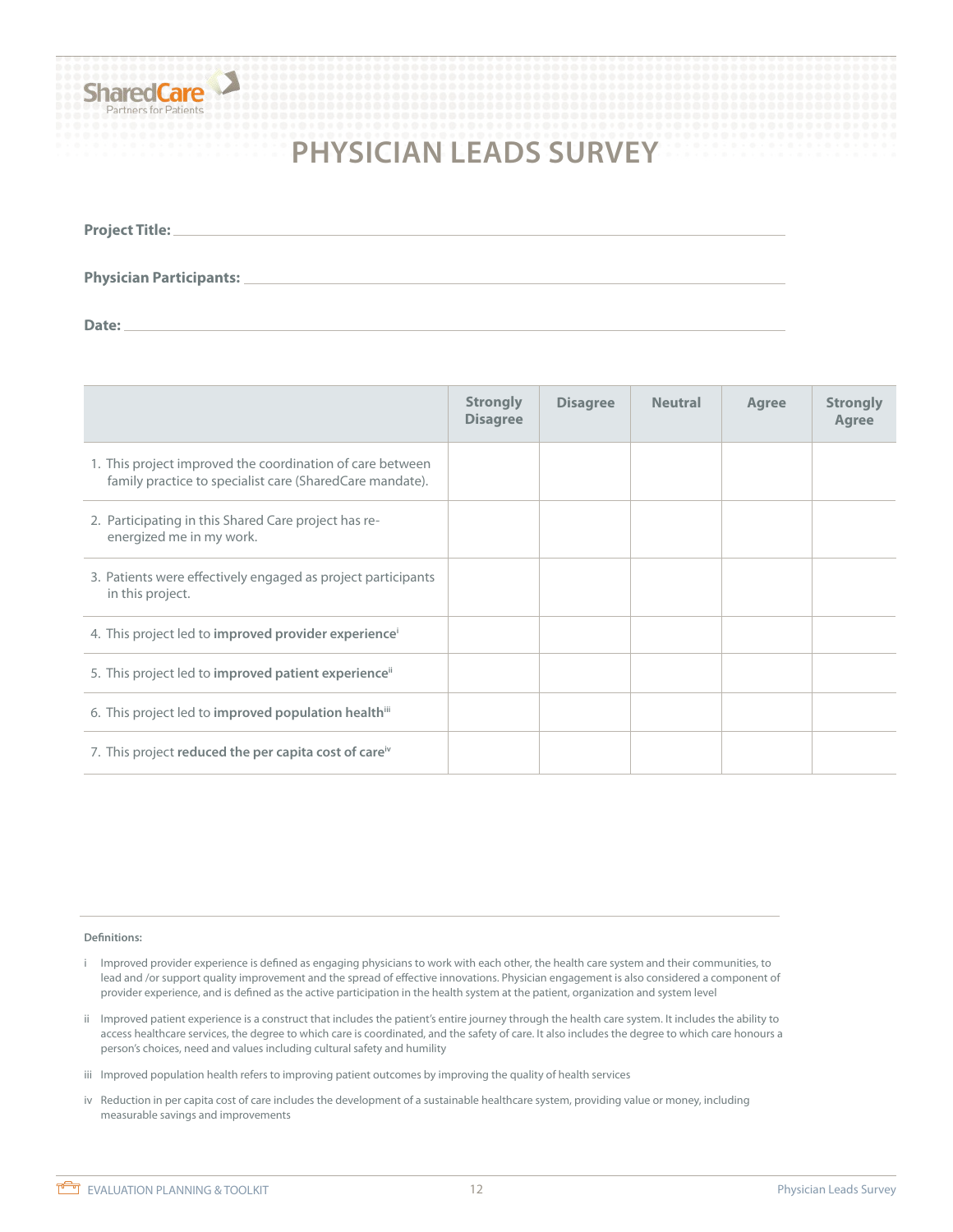

# **EVENT FEEDBACK SURVEY**

#### **WHEN & HOW TO USE THIS FORM**

#### **Purpose**

This optional survey can be used at one-time or a limited number of events, such as educational or networking events.

#### **Participants**

Providers, health authority representatives, patient partners and other key stakeholders.

#### **Method**

This tool is best used immediately or soon after the event has taken place. It can be administered through paper form if the event is in person, via electronic platforms during the event such as Slido or via Zoom, or after the event through Survey Monkey, Checkbox or other online survey tools.

#### **Results**

This survey offers an easy to use tool to capture participants' perspectives – the results can assist the project support staff in making improvements to the meeting structure if participants highlight a need. The results of this survey should be included in the project's final project report.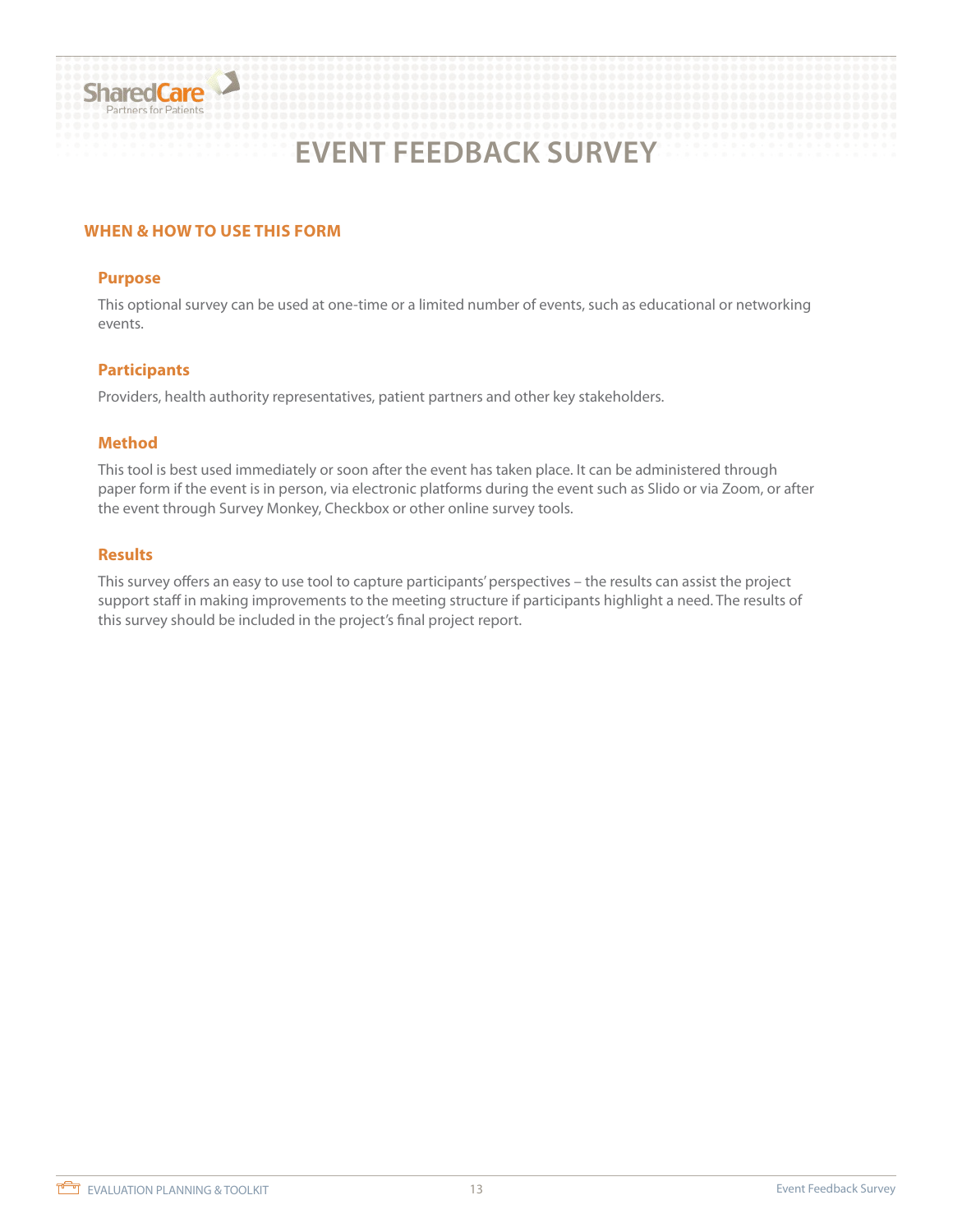| Nr<br>Partners for Patients | are      |                                                        |                        |  |
|-----------------------------|----------|--------------------------------------------------------|------------------------|--|
|                             |          | <b>EVENT FEEDBACK SURVEY</b>                           |                        |  |
| <b>Event Name:</b>          |          |                                                        |                        |  |
| <b>Event Date:</b>          |          |                                                        |                        |  |
|                             |          |                                                        |                        |  |
|                             |          | 1. Please identify the group that represents you best: |                        |  |
| Physician                   | Provider | Health Authority Partner                               | <b>Patient Partner</b> |  |
| Other:                      |          |                                                        |                        |  |

#### **2. Please rate the extent to which you agree with the following:**

|                                                                                             | <b>Strongly</b><br><b>Disagree</b> | <b>Disagree</b> | <b>Neutral</b> | Agree | <b>Strongly</b><br>Agree |
|---------------------------------------------------------------------------------------------|------------------------------------|-----------------|----------------|-------|--------------------------|
| 1. Overall I am satisfied with this event/meeting /<br>workshop                             |                                    |                 |                |       |                          |
| 2. This meeting/event was a valuable use of my time.                                        |                                    |                 |                |       |                          |
| 3. This meeting/event met the stated objectives.                                            |                                    |                 |                |       |                          |
| 4. I would recommend this EVENT / MEETING to a<br>colleague.                                |                                    |                 |                |       |                          |
| 5. I am satisfied with the venue, location, food and<br>overall organization of this event. |                                    |                 |                |       |                          |

6. What could have improved your meeting/event experience?

7. Other comments:

*Thank you for completing this feedback survey. Please return this form at the end of the event.*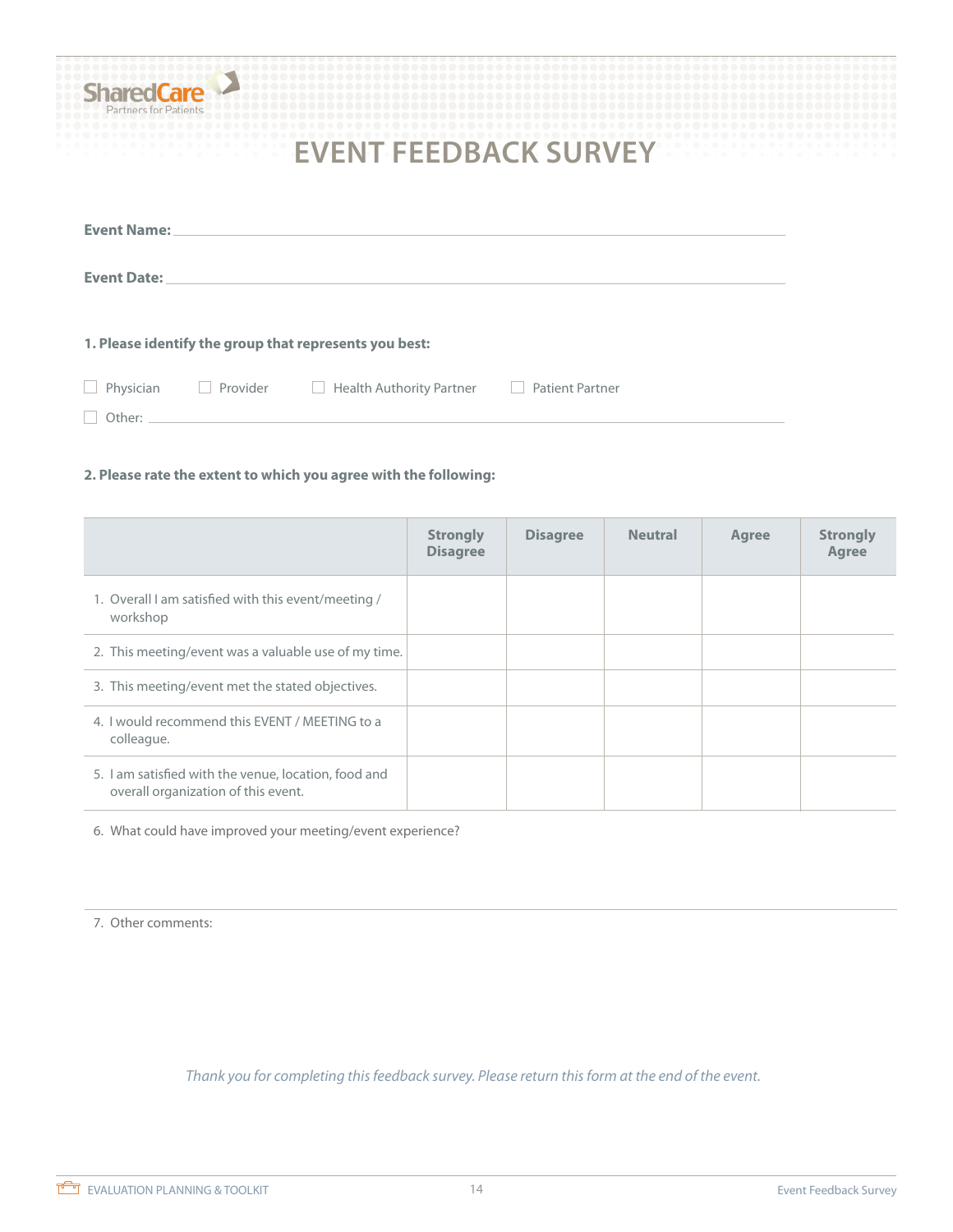

# **MEETING SATISFACTION SURVEY**

#### **WHEN & HOW TO USE THIS FORM**

#### **Purpose**

This optional survey can be used to assess the satisfaction of project members and /or stakeholders participating in re-occurring meetings, such as Steering Committees, Working Groups, etc.

#### **Participants**

Project team members including physicians, Health Authority partners, allied health partners , and patient partners.

#### **Method**

This survey can be administered at any time – we suggest bi-annually (twice) or annually (once) to minimize survey fatigue. It can be administered through paper form if the event is in person, via electronic platforms during the event such as Slido or via Zoom, or after the event through Survey Monkey, Checkbox or other online survey tools.

#### **Results**

This survey offers an easy to use tool to capture participants' perspectives – the results can assist the project support staff in making improvements to the meeting structure if participants highlight a need. The results of this survey can be included in the project's final project report.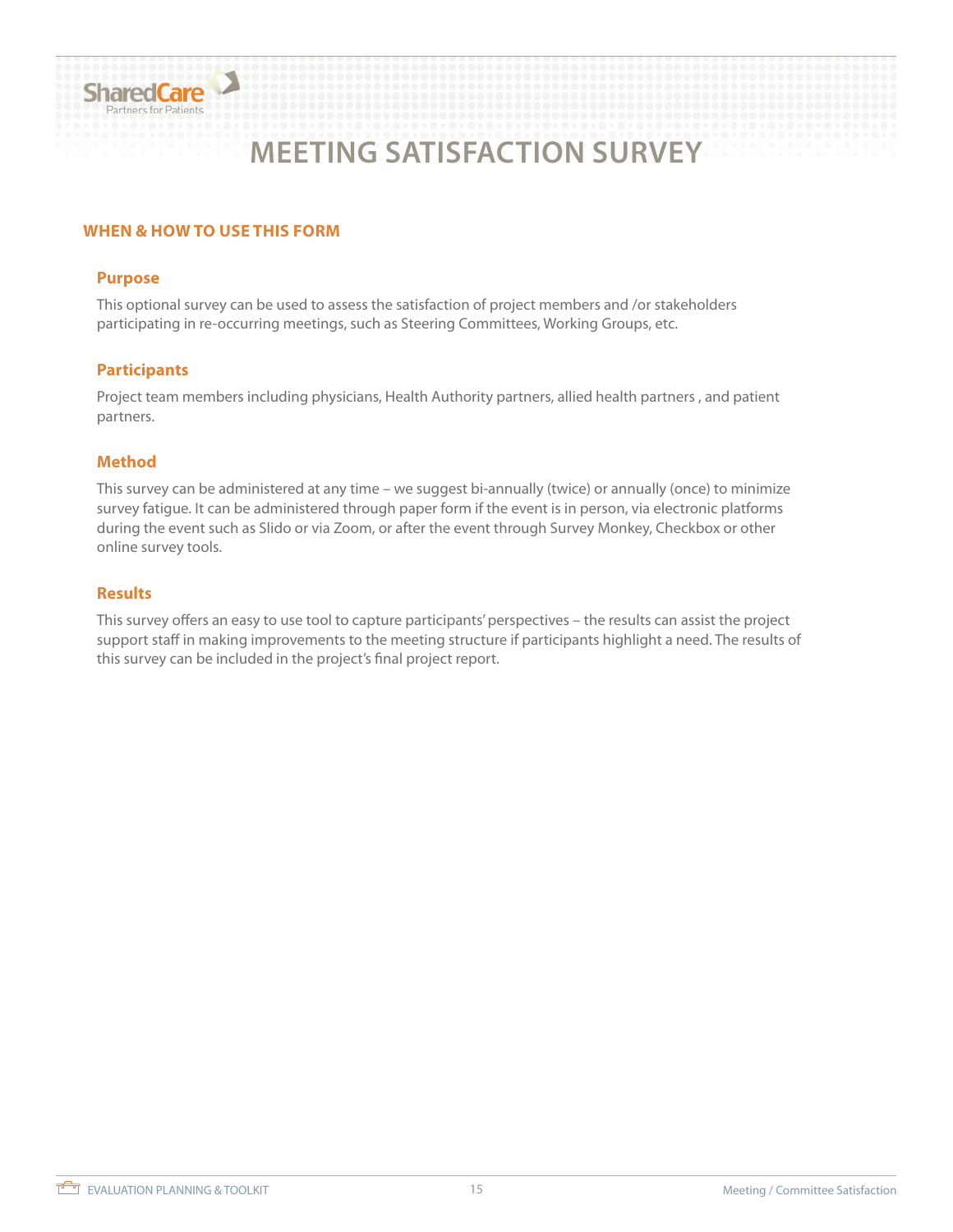

# **MEETING SATISFACTION FORM**

#### **1) Please identify the group that represents you best:**

Physician Provider Health Authority Partner Patient Partner

 $\Box$  Other:  $\Box$ 

| Please circle the number that reflects your assessment of each of the following                                                                                                                            |   |                                     |   |   |   |
|------------------------------------------------------------------------------------------------------------------------------------------------------------------------------------------------------------|---|-------------------------------------|---|---|---|
|                                                                                                                                                                                                            |   | $1 =$ Very Little / $5 =$ Very Much |   |   |   |
| 1. Participation at the meeting / committee has facilitated an improvement (direct or indirect) in<br>the topic area of focus                                                                              | 1 | $\overline{2}$                      | 3 | 4 | 5 |
| 2. Participation at the meeting / committee was informative and contributes to an enhanced<br>understanding of the current issues and potential opportunities for change                                   | 1 | $\overline{2}$                      | 3 | 4 | 5 |
| 3. Participation at the meeting / committee gave me the opportunity to improve<br>communication with my colleagues (physicians, allied health and HA staff).                                               | 1 | $\overline{2}$                      | 3 | 4 | 5 |
| 4. Continued participation at the meeting / committee will contribute to change and improve<br>relationships and collaboration between specialist and family physicians.                                   | 1 | 2                                   | 3 | 4 | 5 |
| 5. I will continue to participate in the meeting / committee and would recommend involvement<br>in future SharedCare funded projects to my colleagues.                                                     | 1 | $\overline{2}$                      | 3 | 4 | 5 |
| 6. Support from the Shared Care Committee enables me to address local gaps in care.                                                                                                                        | 1 | $\overline{2}$                      | 3 | 4 | 5 |
| 7. Support from the Shared Care Committee enables me to increase collaborative practice<br>between Family Physicians and Specialists and/or improve care coordination among<br>physicians in my community. | 1 | $\overline{2}$                      | 3 | 4 | 5 |
| 8. Overall, support from the Shared Care Committee is making a positive impact in my<br>community.                                                                                                         | 1 | $\overline{2}$                      | 3 | 4 | 5 |

General comments, and feedback for improving the meeting / committee: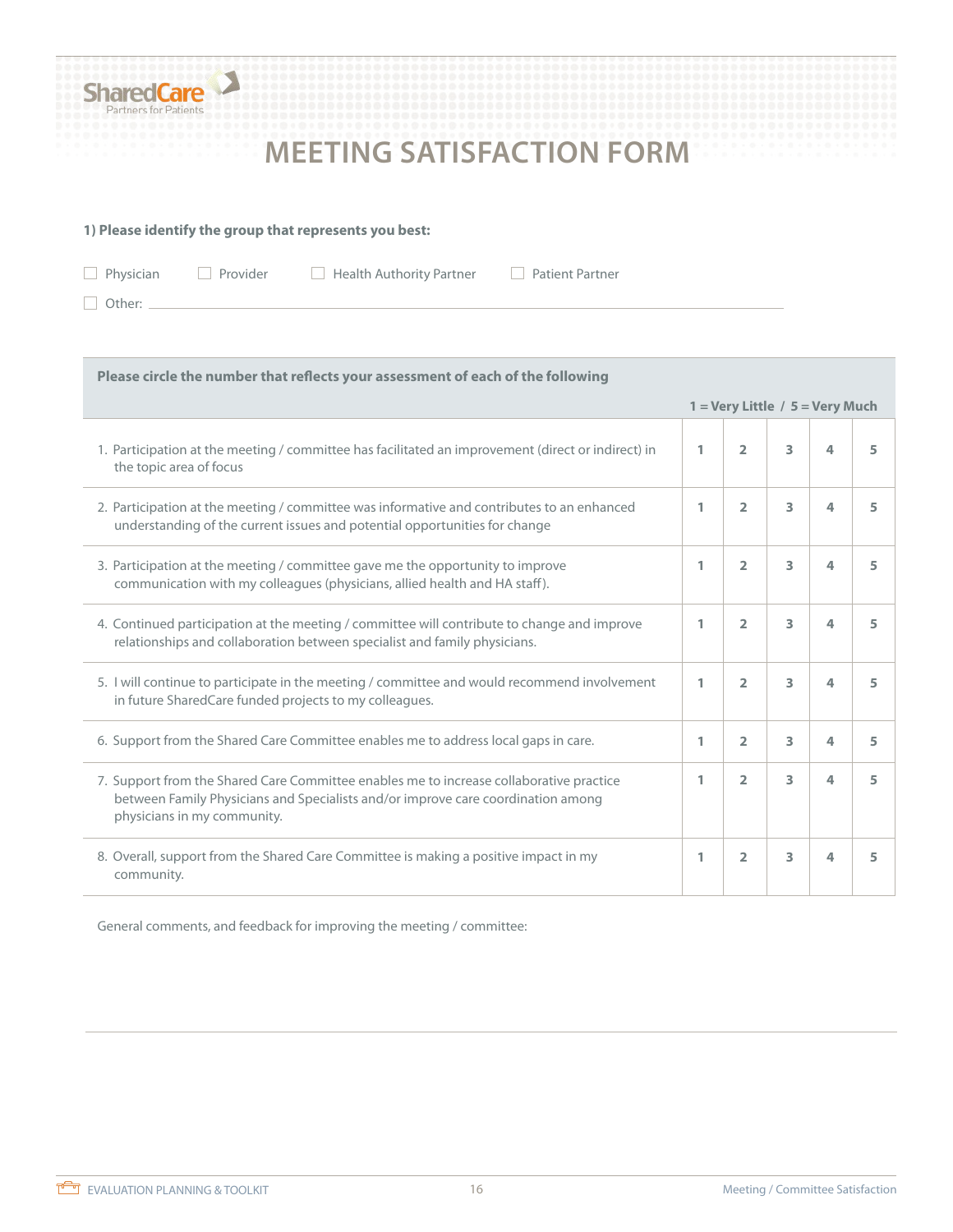# SharedCare

# **NEEDS ASSESSMENT QUESTIONNAIRES**

#### **WHEN & HOW TO USE THIS FORM**

#### **Purpose**

These optional surveys are designed to identify current gaps in care and areas requiring support or attention.

#### **Participants**

Surveys are specific to patients / family / community members and to providers.

#### **Method**

These surveys are best administered at the start of a project when there is a desire to understand the current state of care related to specific areas of care. They can be adapted in any way to meet the needs of your project. Surveys can be administered through paper form, or through an electronic tool such as Survey Monkey, Checkbox or other online survey tools.

#### **Results**

The results of these surveys can assist in identifying areas requiring attention from both the patient and provider perspectives. The results of this survey can be included in the project's final project report.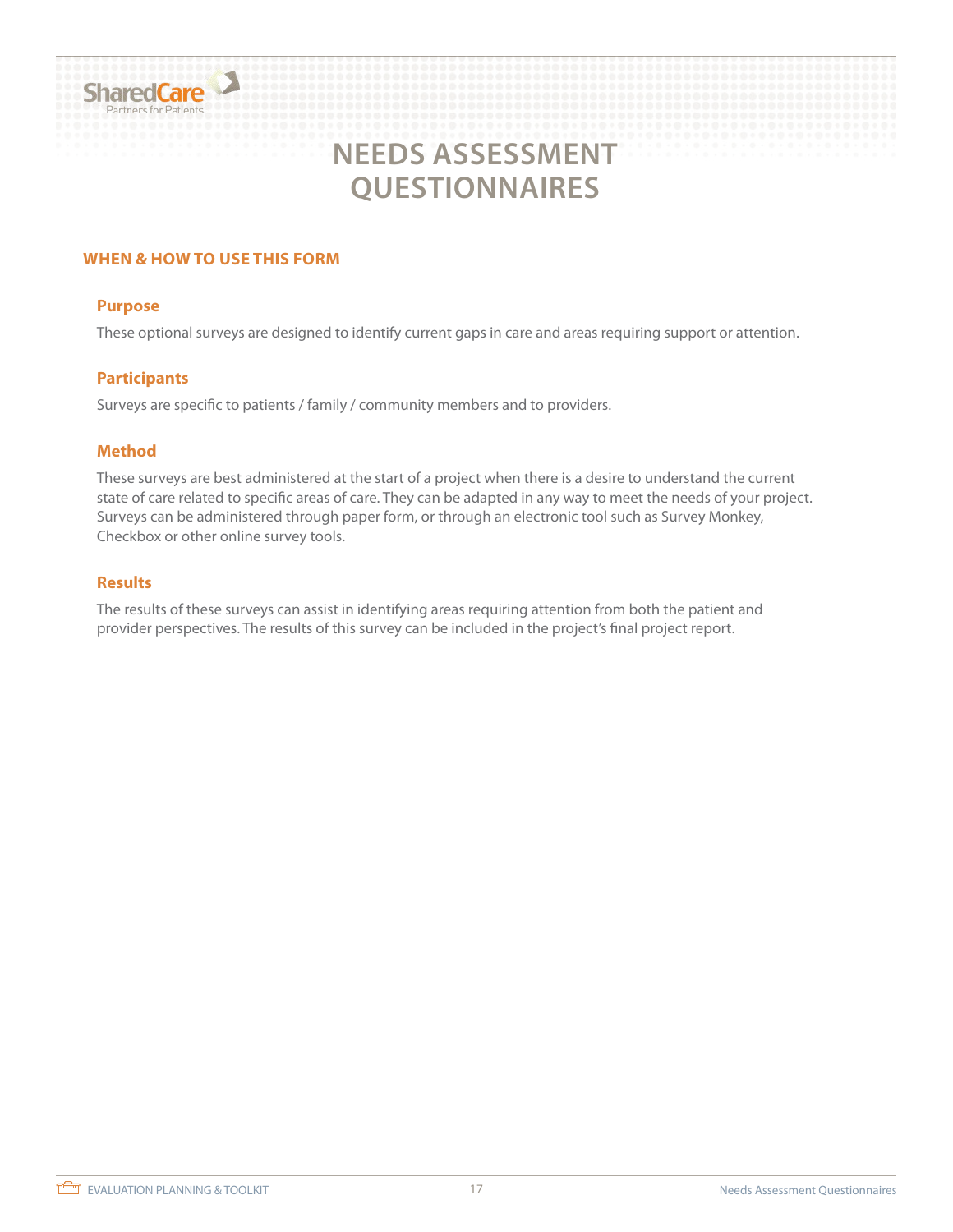

## **NEEDS ASSESSMENT QUESTIONNAIRES**

#### **ADULT MENTAL HEALTH AND SUBSTANCE USE**

**Provider needs assessment survey tool:** *[Needs Assessment Survey: AMHSU Provider \(MH Focus\)](https://sharedcarelearningcentre.ca/wp-content/uploads/2021/10/Needs-Assessment-Survey_AMHSU-Provider-MH-Focus-ID-295000.docx)*

**Patient needs assessment survey tool:** *[Needs Assessment Survey: AMHSU Provider \(MHSU Focus\)](https://sharedcarelearningcentre.ca/wp-content/uploads/2021/10/Needs-Assessment-Survey_AMHSU-ProviderMHSU-Focus-ID-295001.docx)*

**Provider needs assessment survey tool:** *[Needs Assessment Survey: AMHSU Provider \(SU Focus\)](https://sharedcarelearningcentre.ca/wp-content/uploads/2021/10/Needs-Assessment-Survey3-AMHSU-Provider-SU-Focus-ID-295002.docx)*

**Patient needs assessment survey tool:** *[Needs Assessment Survey: AMHSU Pa](https://sharedcarelearningcentre.ca/wp-content/uploads/2021/10/Needs-Assessment-Survey_AMHSU-Patient-ID-294999.docx)tient*

#### **MATERNITY**

**Provider needs assessment survey tool:** *[Needs Assessment Survey: Maternity Providers](https://sharedcarelearningcentre.ca/wp-content/uploads/2021/10/Needs-Assessment-Survey_Maternity-Provider-ID-953612.docx)*

**Patient needs assessment survey tool:** *[Needs Assessment Survey: Maternity Patient](https://sharedcarelearningcentre.ca/wp-content/uploads/2021/10/Needs-Assessment-Survey_Maternity-Patient-ID-953610.docx)s*

#### **CHRONIC PAIN**

**Provider needs assessment survey tool:** *[Needs Assessment Survey: Chronic Pain Provider](https://sharedcarelearningcentre.ca/wp-content/uploads/2021/10/Needs-Assessment-Survey_Chronic-Pain-Provider-ID-326321.docx)*

**Patient needs assessment survey tool:** *<Needs Assessment Survey: Chronic Pain Patient>*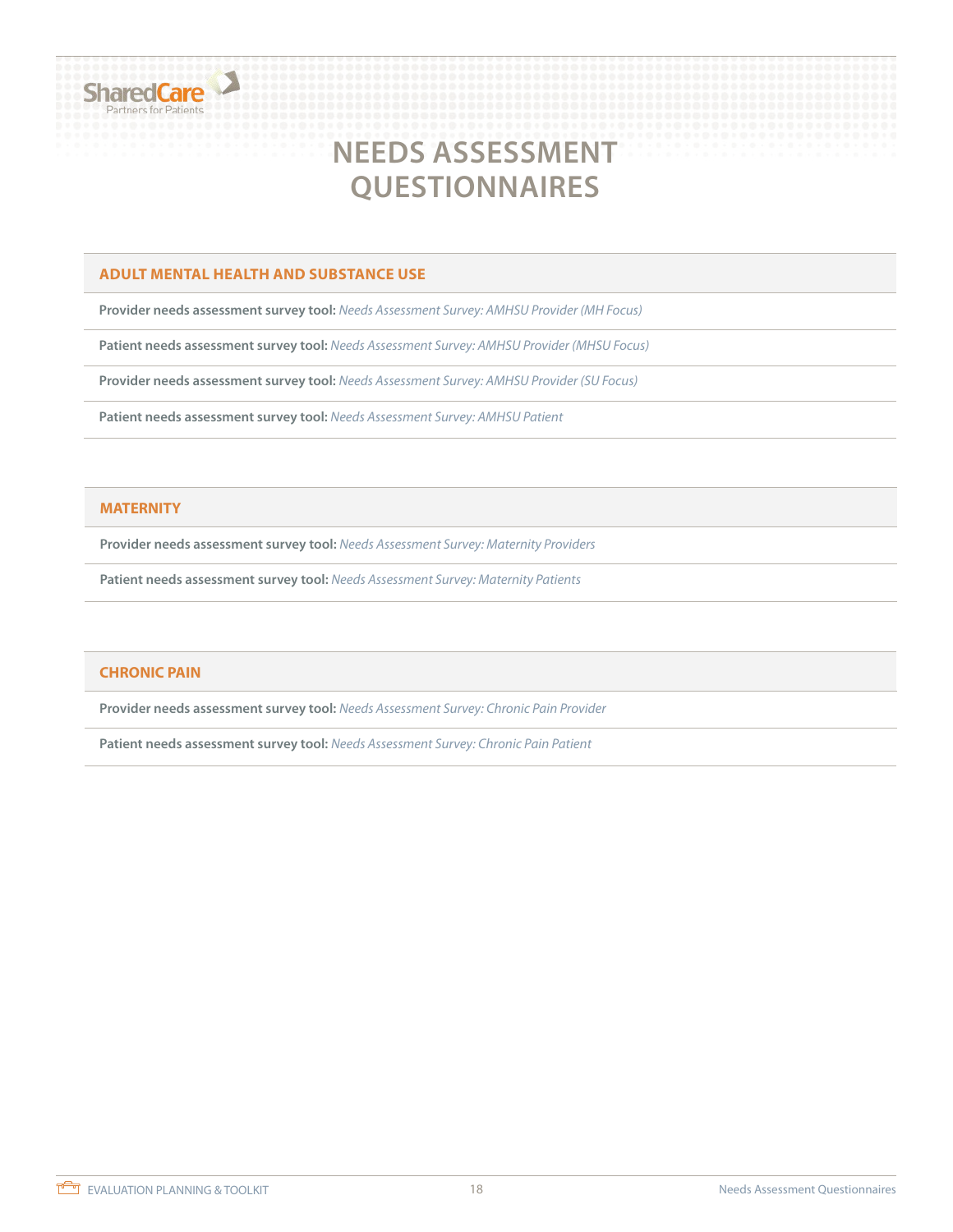

# Shared Care Evaluation Plan Template

#### **HOW TO USE THIS TEMPLATE**

#### **Purpose**

This template will help project teams to organize the evaluation of the project. An evaluation plan for each project will be included at the time of proposal submission, or submitted with the first quarterly report once funding has been approved.

#### **Users**

Evaluation is an important component of Shared Care projects. If the project team does not have the expertise or capacity to plan and conduct the evaluation, a consultant should be hired to support. The responsibility of the project lead is to ensure that the evaluation meets the needs of the projects. This template can be completed by the project lead / team member or the evaluation consultant. While an evaluation plan should be incorporated into all Shared Care project, the use of this *template* is optional if teams already have an existing approach that meets their needs. An evaluation plan is required at either the time of proposal submission, or by the first quarterly report once funds have been received.

#### **Method**

The best evaluations are those that are planned at the beginning of the project so that clear objectives, data collection and data analysis strategies can be integrated at key times. This evaluation plan includes elements that are likely in your project proposals, such as *Objectives* and *Deliverables* – they are included here to encourage the user to consider key elements of a project, and how they will be addressed in the evaluation. Adjusting the evaluation plan as the project matures is strongly recommended – this will ensure the plan reflects the needs and scope of the project. You will find a copy of this template without the examples in Appendix C of the Project Funding Request form.

#### **Examples**

There are two examples in this document  $-$  the blue example is an improvement project that is conducted in a single Emergency Department. There is a clear problem, aim statement, objectives and deliverables. The orange example<sup>1</sup> is less clear cut – the issue at hand is complex and involves numerous physicians, allied health and organizations. The components of the project – aim, objectives, deliverables – may change depending on the activities and learnings gleaned throughout the project. Both examples are provided here to reflect the different types of projects funded through Shared Care.

\*\*\*\*\*\*\*\*\*\*\*\*\*\*\*\*\*\*\*\*

*<sup>1</sup> Adapted with permission from a project led by the Kootenay Boundary Division of Family Practice*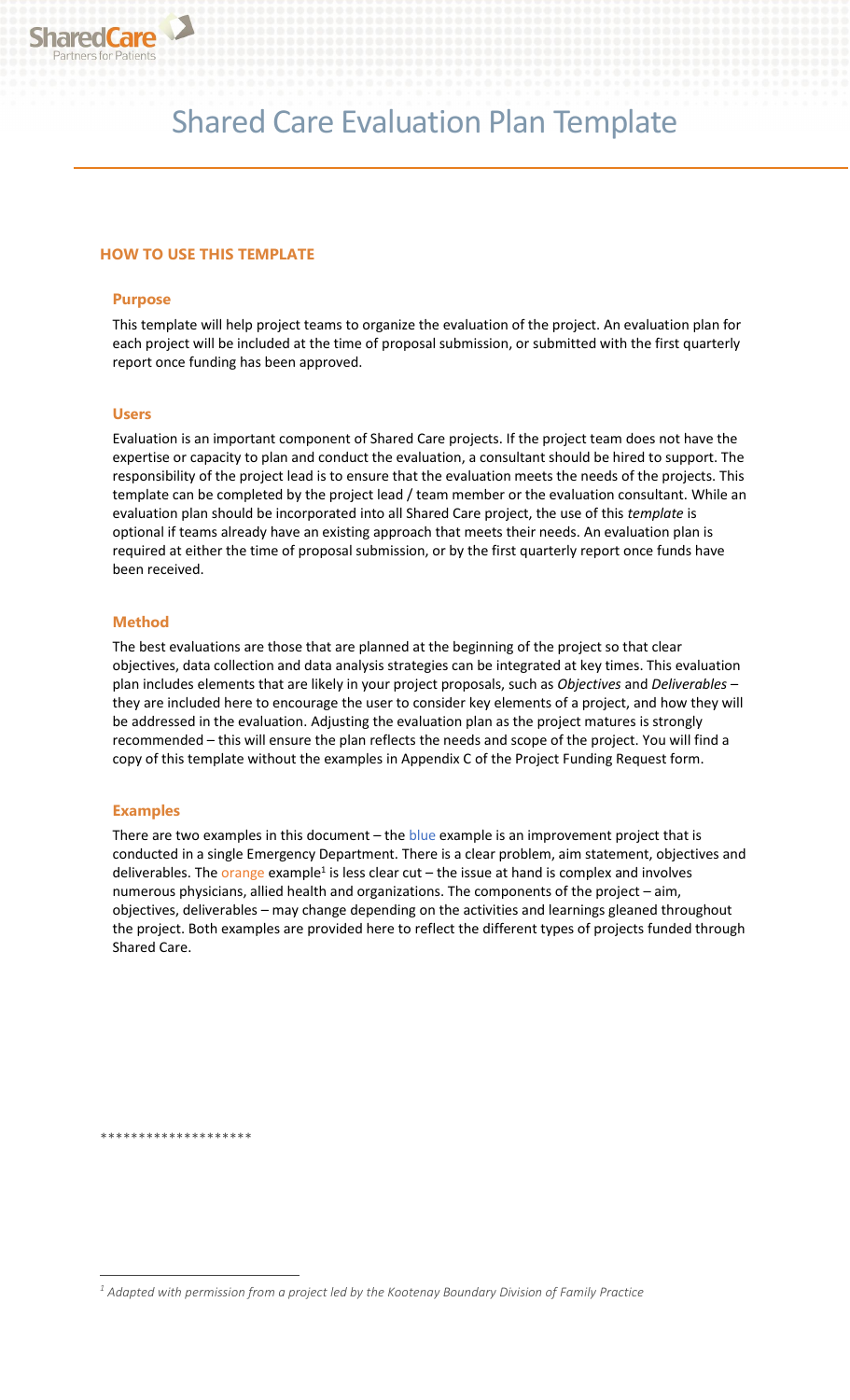

# Shared Care Evaluation Plan Template

#### **Project Title**

**Estimated Timeline** (start to end)

### OVERVIEW / BACKGROUND

State what problem you are addressing and why it is important. Include relevant data, literature, best practices, or sources to support the project. Describe who will benefit from the project (consider both the individual and organization) and how it will impact patients.

#### *Example:*

The accepted standard of care is Door to Door (D2D) within 30mins; the current mean D2D in hospital X is approximately 120 mins (administrative data). Research suggests that the time from when a patient arrives at the Emergency Department (ED) to when they are seen by a provider has significant implications on "left without being seen" rates. The time it takes for patients to be seen at the ED has a substantial impact on patient satisfaction (Hneiny 2018; Sayed et al. 2015), and clinical impacts for those patients with conditions whose mortality and morbidity increase with delay in treatment. Improved D2D time will benefit the individual patient by reducing wait time, it will benefit clinicians by reducing crowding in the ED and allowing more space for care delivery, and it will benefit the organization by supporting a more efficient delivery of care.

*Example:* There are significant disparities in cancer survival between urban and rural cancer patients (Butow 2012, Olson 2011) due, in part, to delays in diagnosis, shortages of health care professionals, high staff turnover, and a larger population with lower socioeconomic status (Jong 2005, Jiwa 2007). Worse outcomes among rural residents may also be secondary to lower adherence to follow-up recommendations, given barriers to accessing services. Most rural cancer patients commute long distances or even relocate to receive treatment, resulting in financial difficulties related to missing work and the high cost of travel (Hegney2005, Zucca 2011, Wilkes 2006). Those leaving their communities for treatment are removed from their social support systems, experience stress and fatigue related to travel, and distress waiting for treatment (White 2011).

In the X Region, the BC Cancer Agency estimates that there will be 660 new cancer diagnosis in 2022 alone, with an average increase of 10 additional diagnosis each years<sup>2</sup>. The situation described in the literature mirrors the experience of many patients in our region, with the current delivery model leaving many to feel responsible for coordinating their own care. Given our rural geography and lack of resources to support cancer care, a regional, team based approach is greatly needed.

*Add text*

<sup>2</sup> [http://www.bccancer.bc.ca/statistics-and-reports](http://www.bccancer.bc.ca/statistics-and-reports-site/Documents/HSDA_incidence_projections_2019_2034_20210117.pdf)[site/Documents/HSDA\\_incidence\\_projections\\_2019\\_2034\\_20210117.pdf](http://www.bccancer.bc.ca/statistics-and-reports-site/Documents/HSDA_incidence_projections_2019_2034_20210117.pdf)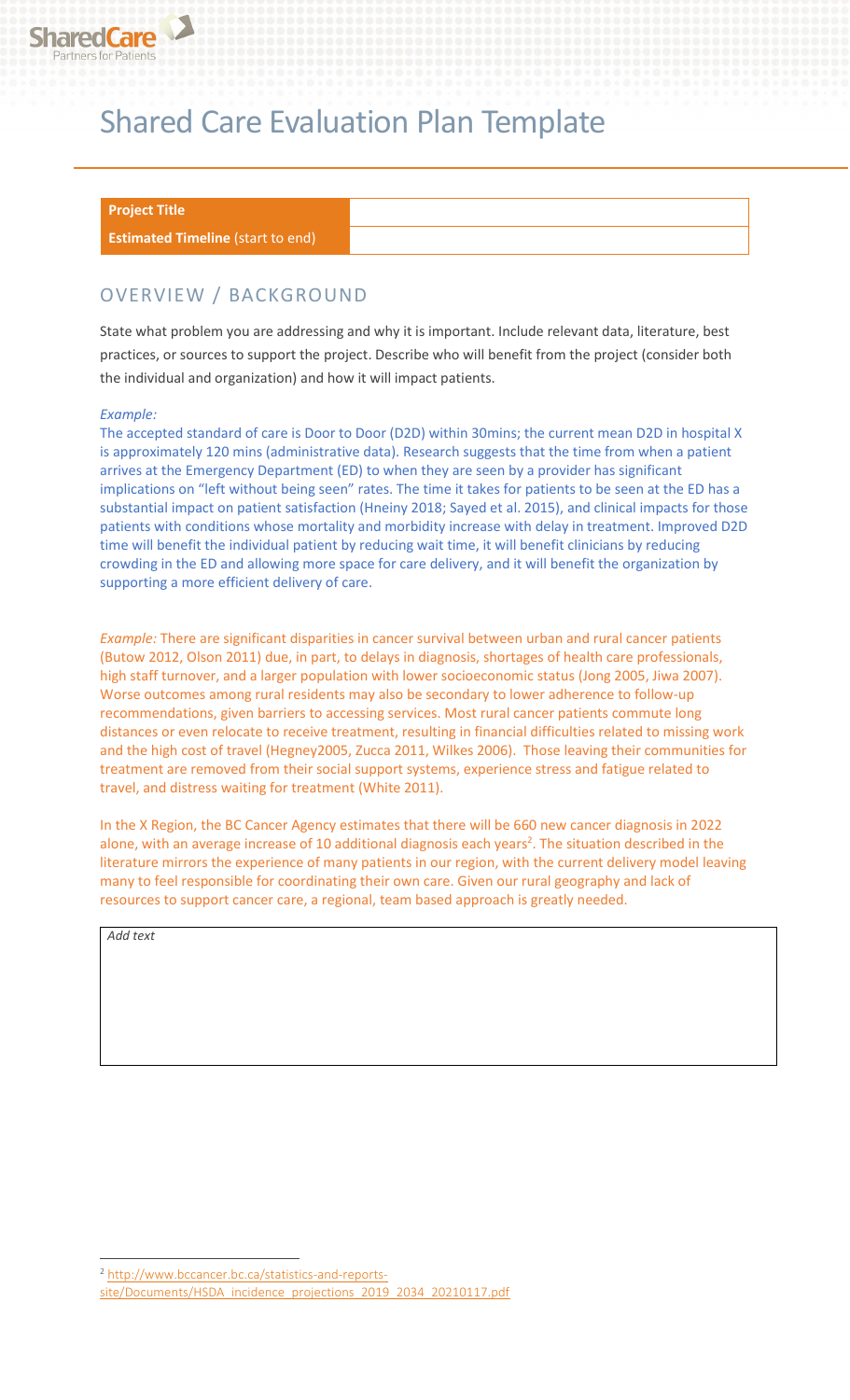

### AIM STATEMENT

What is the problem or opportunity, who will the project benefit, where, by when and by how much? Provides initial orientation toward activities of improvement initiatives. See Appendix B for IHI Aim Statement Worksheet for additional guidance.

**Example**: Lean change management techniques and tools identified by the ED Improvement Committee will be implemented in the ED in order to reduce time between patients entering the Emergency Department to time they are seen by a physician ("Door to Doc" or "D2D time") at hospital X, by 25% by June 2020.

**Example**: Over the next 12 months, we will identify and implement processes to foster a team based approach to delivering cancer care that will address the unique needs of rural patients, and foster improved coordination and collaboration between cancer care providers, including Family Physicians, General Practitioner Oncologists, Specialists and allied health.

*Add text*

\*\*\*\*\*\*\*\*\*\*\*\*\*\*\*\*\*\*\*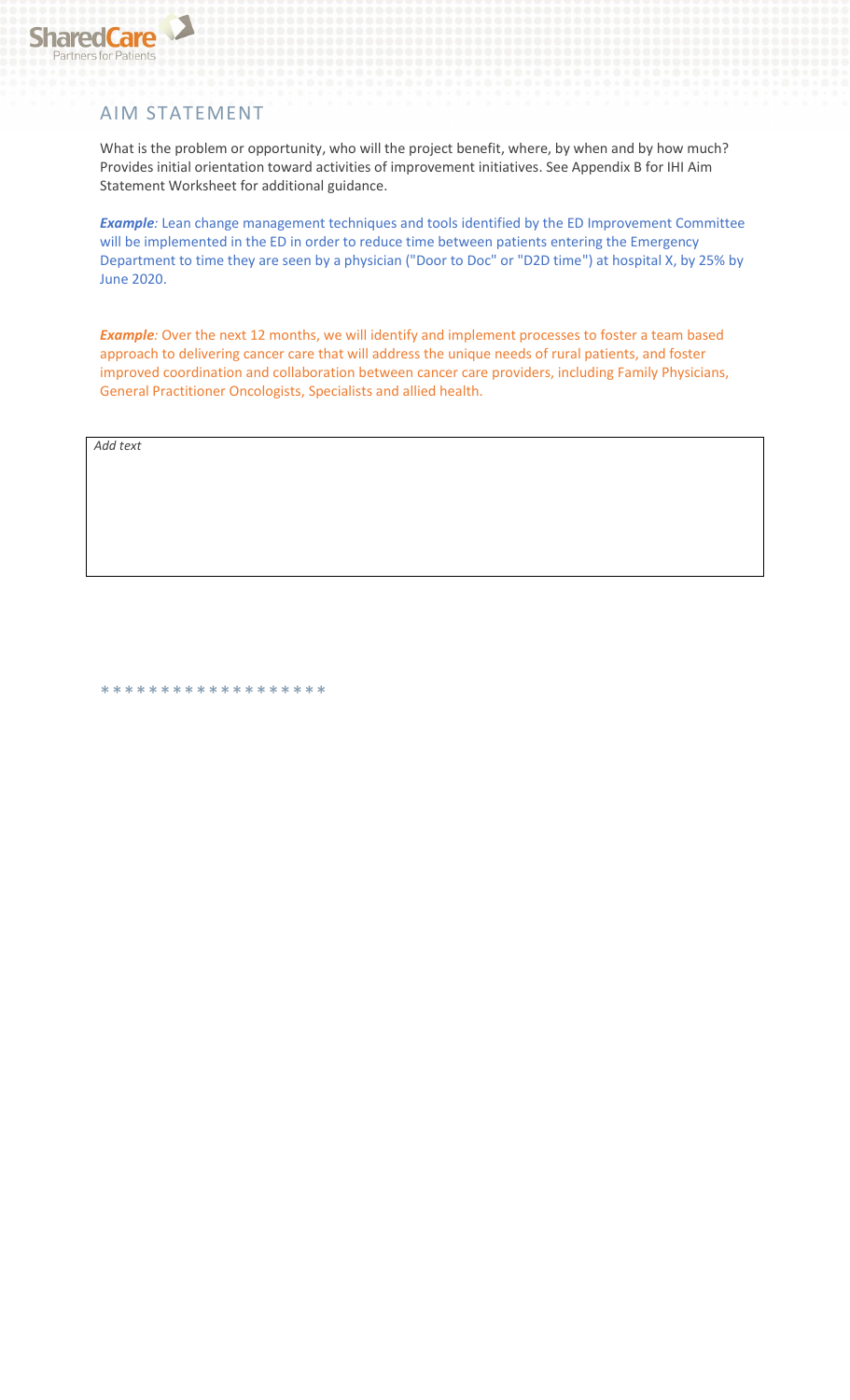

### **OBJECTIVES**

Objectives are specific and measurable steps. Objectives are narrow, precise and concrete. Make your objectives SMART – Specific, Measurable, Achievable, Realistic, and Time bound. In the section titled *Evaluation Framework*, be sure to identify the measures and data collection tool that will capture the necessary data to indicate if the objective has been achieved.

#### *Example*

By June 2021:

1. Reduction in mean D2D time by 25%, from 120 minutes to 90 minutes

2. Patient satisfaction scores will increase from a current, pre-implementation rate of 60% to a postimplementation score of 80%

3. 30 nurses and physicians will be engaged and educated to implement the Lean tools and processes

#### *Example*

*In 12 months:*

- **1** Approximately 20 local cancer care providers will report improved understanding of patient flow and coordination of care
- **2** Local GPOs and Oncologists will report improved communication, coordination and follow up of care for patients between their practices
- **3** Cancer care providers, including GPOs, FPs and specialists, will participate in at least 1 networking / educational event, and report it as a good use of their time
- **4** Patients with cancer will report satisfaction with:
	- the coordination of their cancer care
	- access and referral to education and support services
	- communication regarding their cancer care, including having had a discussion with their provider about advance care planning
	- overall satisfaction with experience of care

*Add text*

\*\*\*\*\*\*\*\*\*\*\*\*\*\*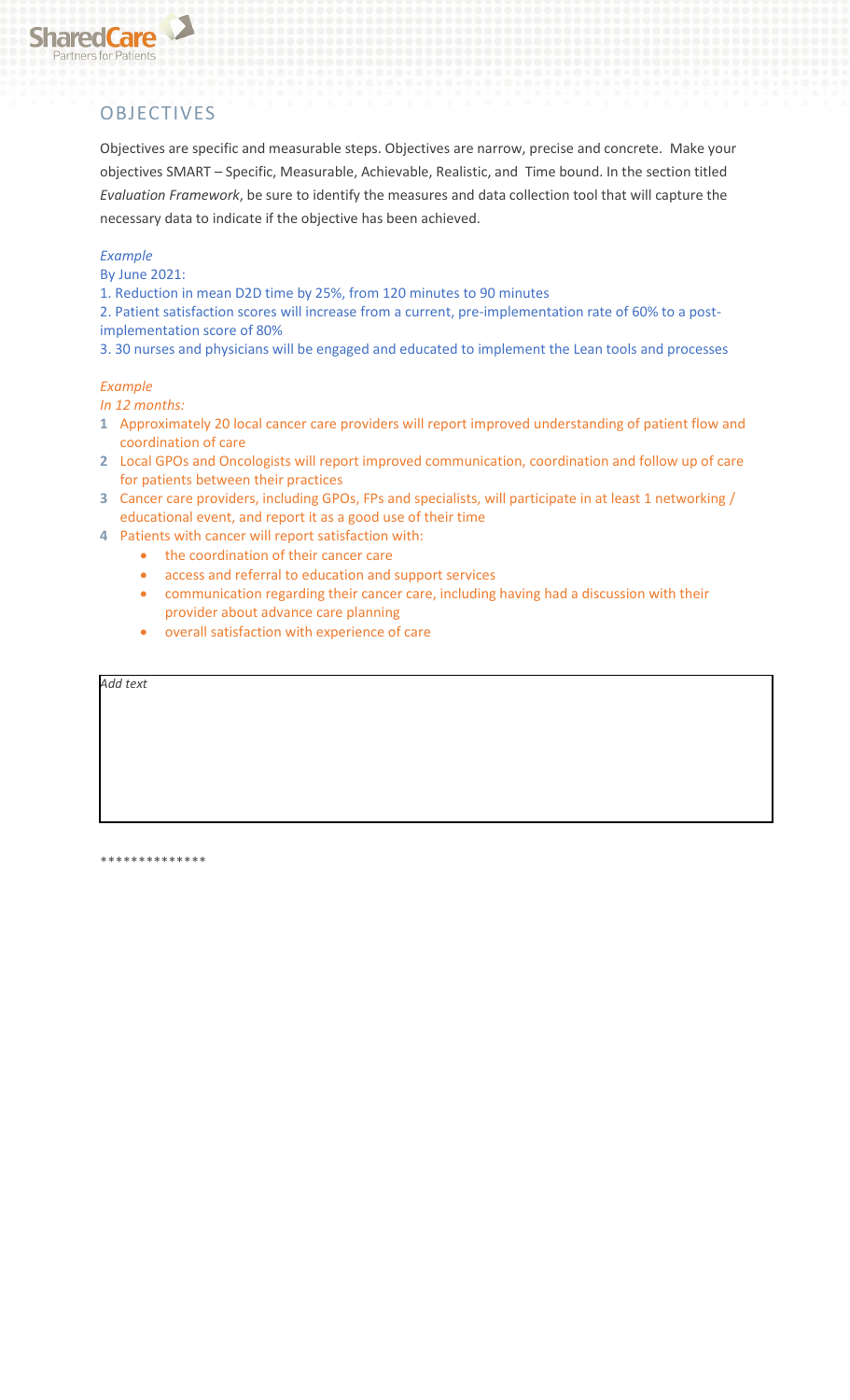

### TARGET POPULATION

Identify who will your participants be, how will you select them and why? How will you approach people to participate in your project? What are your inclusion and exclusion criteria and why? Consider including a brief Participant Communication Plan (optional). This component of the plan will likely need to be updated / altered as the project progresses and the problem / issue is better understood.

#### *Example:*

The project team will reach out to the ED manager and the Department Head for a list of staff and physicians. The project and activities will be shared at Staff and Department meetings and a one page info sheet will be posted in the break room

#### Inclusion criteria:

- Full time nursing staff in the ED
- Physicians scheduled to work in the ED at least twice / month
- Patients presenting at the ED. When a patient registers at reception, their phone number is taken down. A follow up call is made within 48 hours to assess their satisfaction. This is standard hospital procedure and ongoing.

#### *Example:*

A Cancer Planning Steering Committee will be convened to provide guidance and direction to this work. Members of this Committee will consist of a representative provider from each community in the region, as well as Health Authority staff with roles and responsibilities related to the delivery of cancer care. Members will serve to identify other providers who should be involved either as participants in this project, or as beneficiaries to the work. Patients will be identified by providers.

Inclusion criteria:

- Local cancer care providers in the region (General Practice Oncologists, Oncologists, Family Physicians, Nurse practitioners, allied health).
- Patients ages 20-80 years with Breast Cancer, Colon Cancer, Prostrate Cancer, Multiple Myeloma, Lymphoma, Lung Cancer, and Melanoma diagnosed within 6 months of the start of the project

*Add text*

\*\*\*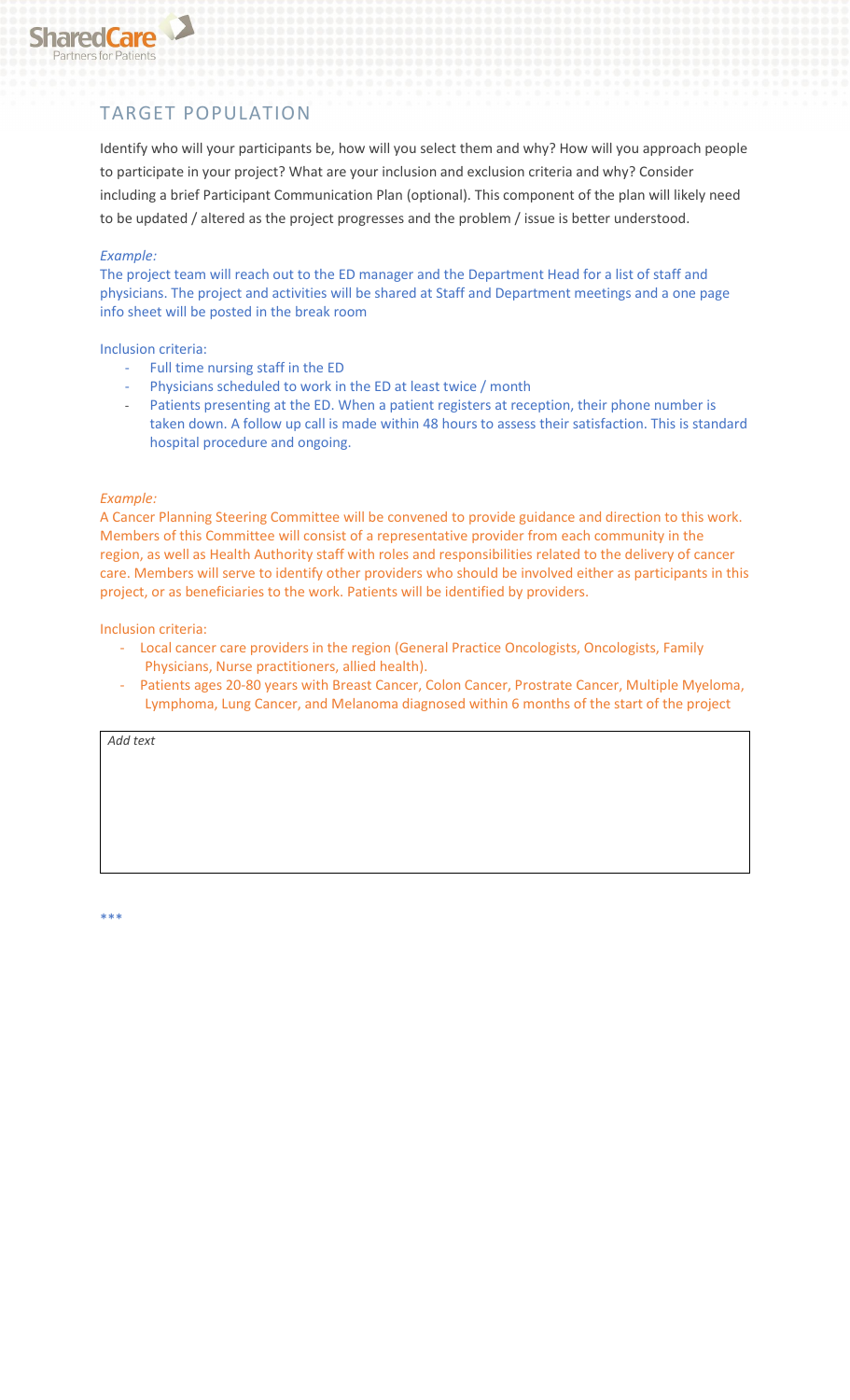

### PROJECT DELIVERABLES

Provide a list of the deliverables that you will produce at the conclusion of your projects. In addition to having a clear aim statement and objectives, clearly identifying the deliverables may assist you in focusing your evaluation plan. This list can be added / adjusted throughout the life of a project as new ideas emerge over time.

#### *Example*

*At the conclusion of the project, the study team will provide:* 

- A Door to Door (D2D) process map
- The identification of non-value added activities / obstacles impeding efficiency
- Recommendations to redesign the processes of the ED to enhance efficiency

#### *Example*

Over the next 12 months, the following deliverables will be achieved. The evaluation will assess the satisfaction with these deliverables, and their impact of these activities on the above anticipated outcomes.

#### **Deliverables – Enhancing coordination of care & communication**

- Map triage, referral and follow up processes between Community Oncologists and GPOs & create a process guideline document
- Map the roles and responsibilities across cancer care providers and create patient flow map for region
- Care Plan & communications / process guidelines document
- Consult letter template
- Library / Resource list of patient and family / caregiver resources that can be accessed locally or virtually
- Other resource / guides as required

#### **Deliverables – Supporting networking & relationship development**

- Host 4 networking / educational events over 12 month period
- Identify and advertise advanced training and education opportunities (in-person or virtual) for cancer care providers
- Develop a clear two year succession plan for both Community Oncologists

*Add text*

\*\*\*\*\*\*\*\*\*\*\*\*\*\*\*\*\*\*\*\*\*\*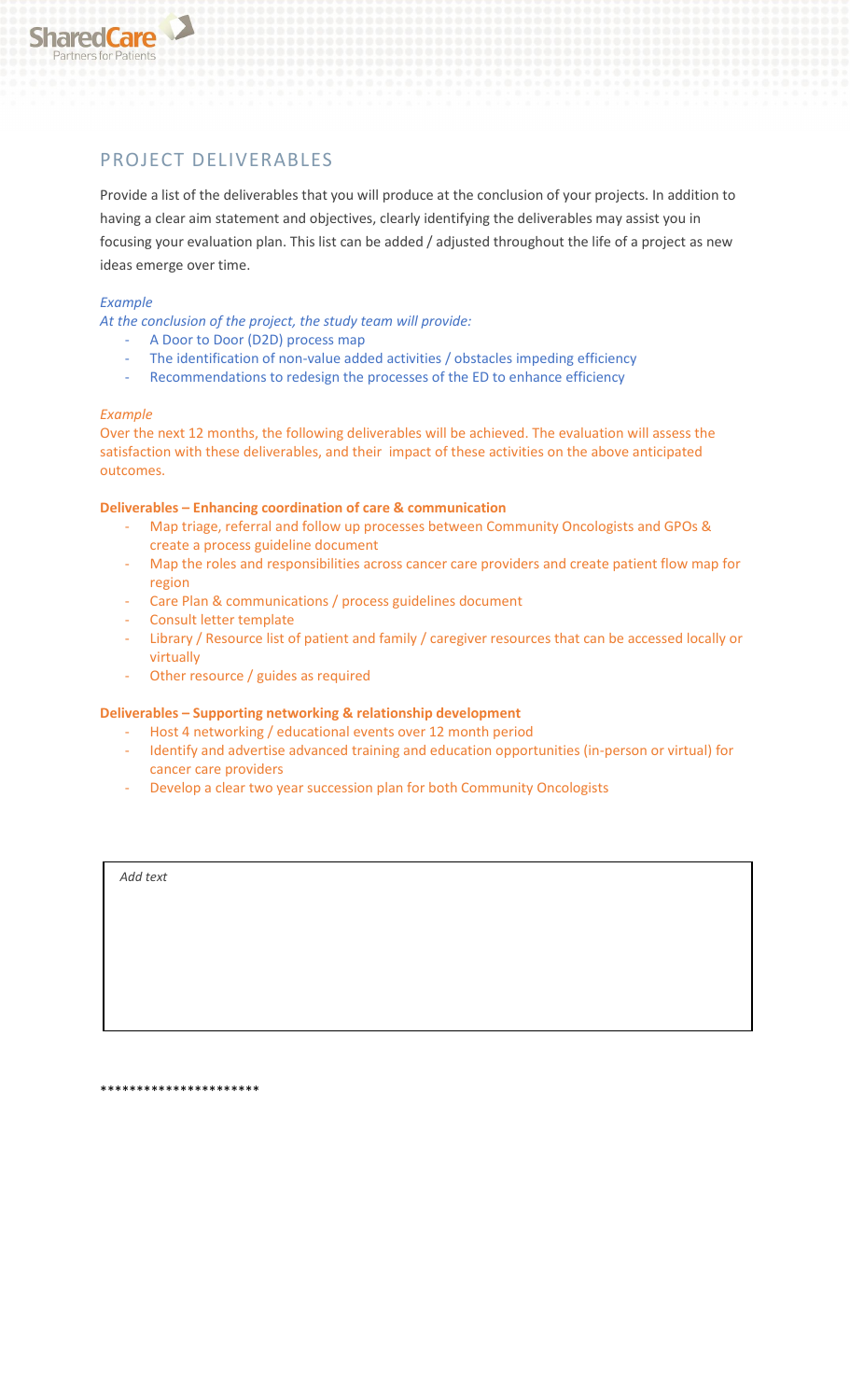

### EVALUATION FRAMEWORK (EXAMPLE)

*Define measures (quantitative and/or qualitative) used to monitor the impact of this improvement effort. Customize the table and include additional columns according to your approach.*

| <b>IHI Modified Triple Aim</b>                                        | <b>Outcome</b>                                    | <b>Data Source</b>                                                                                                                                                   | <b>Measure</b>                                                                                                                                   |
|-----------------------------------------------------------------------|---------------------------------------------------|----------------------------------------------------------------------------------------------------------------------------------------------------------------------|--------------------------------------------------------------------------------------------------------------------------------------------------|
|                                                                       |                                                   |                                                                                                                                                                      |                                                                                                                                                  |
| Improving the patient<br>experience of care<br>(including quality and | Shortened door to<br>doctor time                  | Manually collected (by MOA or clerk) Daily for three months<br>The pre implementation D2D time has been tracked by the ED Improvement                                | Time the patient registered at ED reception until the time an attending physician<br>saw the patient                                             |
| satisfaction)                                                         |                                                   | Committee. Data for 3-month period will be analyzed.<br>Post implementation of the lean tools, a representative sample of patients will                              |                                                                                                                                                  |
|                                                                       |                                                   | be selected for a three month period.<br>Access to administrative data has been granted to the ED Improvement                                                        |                                                                                                                                                  |
|                                                                       |                                                   | Committee and will be shared with the project team                                                                                                                   |                                                                                                                                                  |
| Improving the patient<br>experience of care                           | Improved patient<br>satisfaction scores           | Patient surveys, 48 hours, post visit                                                                                                                                | # and % of patients who agree / strongly agree that they were satisfied with the<br>timeliness of their ED visit                                 |
| (including quality and<br>satisfaction)                               |                                                   | Patients are called 48 hours after their ED visit by a hospital administrative<br>assistant. A question related to satisfaction with timeliness will be added to the |                                                                                                                                                  |
|                                                                       |                                                   | existing questionnaire. Data will be extracted from the current database in use<br>by the hospital                                                                   |                                                                                                                                                  |
| Improving provider<br>experience                                      | Improved provider<br>knowledge of LEAN            | Provider surveys, Survey administered post 4 education sessions                                                                                                      | # and % of provider who agree / strongly agree that their understanding of LEAN<br>techniques and tools has improved following learning sessions |
|                                                                       | techniques and tools                              | Education sessions that are done virtually will post the questions via the zoom<br>technology at the conclusion of the session. The same questions will be posed     |                                                                                                                                                  |
|                                                                       |                                                   | via paper for in-person sessions                                                                                                                                     |                                                                                                                                                  |
| Improving provider<br>experience                                      | <b>Provider application</b><br>of identified LEAN | Regular meetings, ad hoc meetings, and via email. Collected monthly - ongoing<br>feedback collected via department meetings                                          | Qualitative data will be collected from providers                                                                                                |
|                                                                       | techniques and tools                              |                                                                                                                                                                      | # and % of providers who agree that the initiative improved their overall                                                                        |
|                                                                       |                                                   | Project lead will pose qualitative questions during department meetings<br>Project manager will facilitate the lunch and learn discussion                            | satisfaction with the provision of care                                                                                                          |
|                                                                       |                                                   | At conclusion of the project - a lunch and learn session with all providers at the                                                                                   |                                                                                                                                                  |
|                                                                       |                                                   | conclusion of the project                                                                                                                                            |                                                                                                                                                  |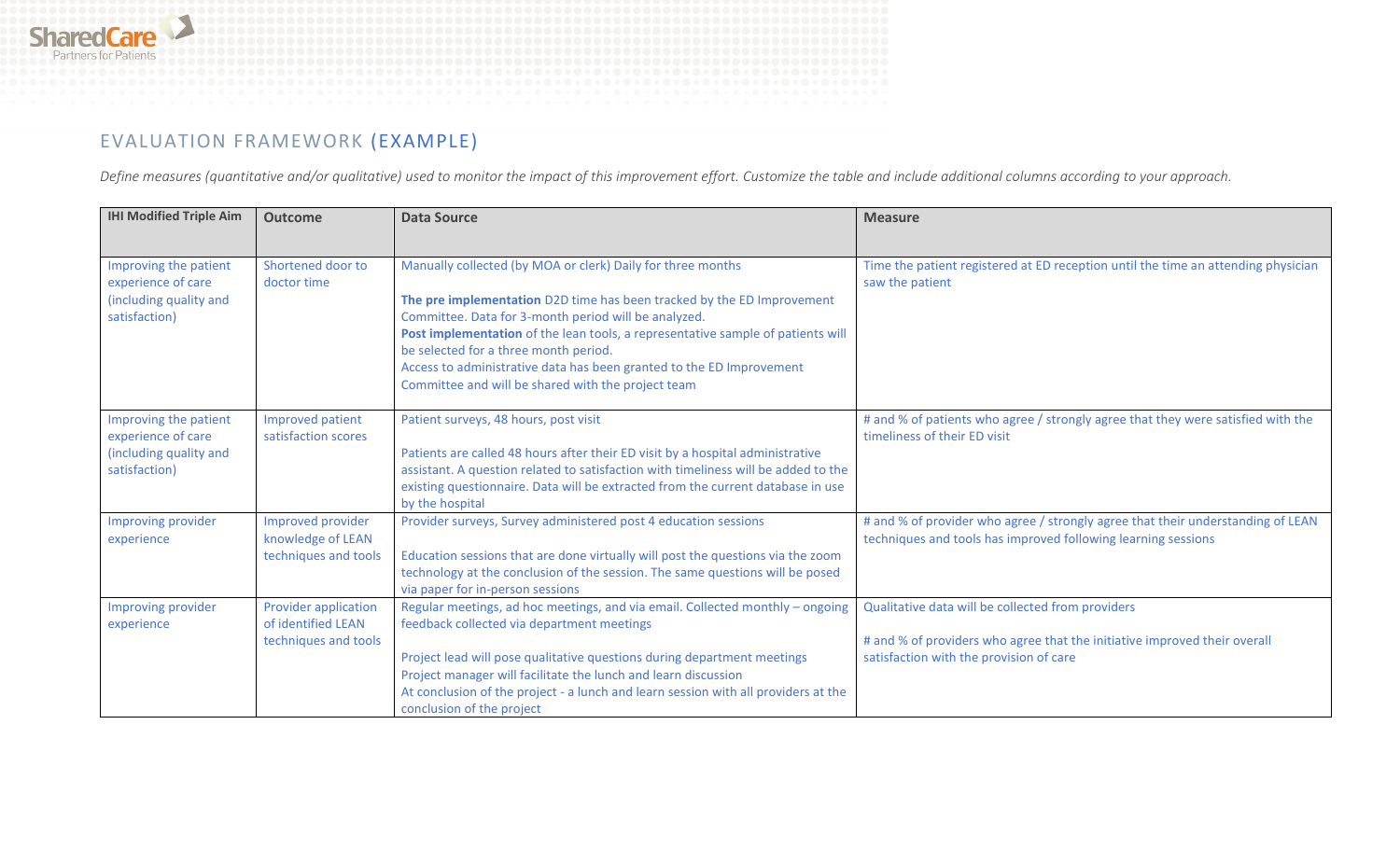

### EVALUATION FRAMEWORK (EXAMPLE)

| <b>IHI Modified</b><br><b>Triple Aim</b> | Outcome                                                                | Data Source                            | <b>Measure</b>                                                                                                                                                                                                                                                                                                                                                  |
|------------------------------------------|------------------------------------------------------------------------|----------------------------------------|-----------------------------------------------------------------------------------------------------------------------------------------------------------------------------------------------------------------------------------------------------------------------------------------------------------------------------------------------------------------|
| Improved<br>provider<br>experience       | Improved understanding of<br>patient flow                              | Post intervention / project survey     | # and % of cancer care providers who agree / strongly agree that the patient mapping diagram<br>has resulted in an improved understanding of patient flow<br># and % of cancer care providers who agree / strongly agree that the triage, referral and follow<br>up process guidelines have improved your coordination of care with other health care providers |
|                                          | Improved team based care<br>between GPOs and Oncologists               | Post intervention / project survey     | # and % GPOs and Oncologists who agree / strongly agree that the development of a patient care<br>plan has improved coordination of care between physicians                                                                                                                                                                                                     |
|                                          |                                                                        | Post intervention / project survey     | # and % of GPOs and Oncologists who agree / strongly agree that the consult template letter<br>have improved communication between FP and SP                                                                                                                                                                                                                    |
|                                          |                                                                        | Post intervention / project survey     | # and % of GPOs and Oncologists who agree / strongly agree that the activities implemented for<br>this project have improved their confidence to provide care                                                                                                                                                                                                   |
|                                          | Improved job satisfaction of<br>local cancer care providers            | Post intervention / project survey     | # and % of cancer care providers who agree / strongly agree that the activities implemented for<br>this project improved overall provider satisfaction with provision of care                                                                                                                                                                                   |
| Improved<br>provider<br>experience       | Improved uptake of training for<br>cancer care providers               | Registration data<br>Post event survey | # of cancer care providers who participated in 1 training opportunity (in-person or virtual) over<br>the last 12 months<br># and % of providers who agree that the training was a good use of their time                                                                                                                                                        |
|                                          | Improved understanding of<br>patient and family available<br>resources | Pre and post survey                    | # and % of providers who agree / strongly agree that they have a good understanding of patient<br>and family available resources                                                                                                                                                                                                                                |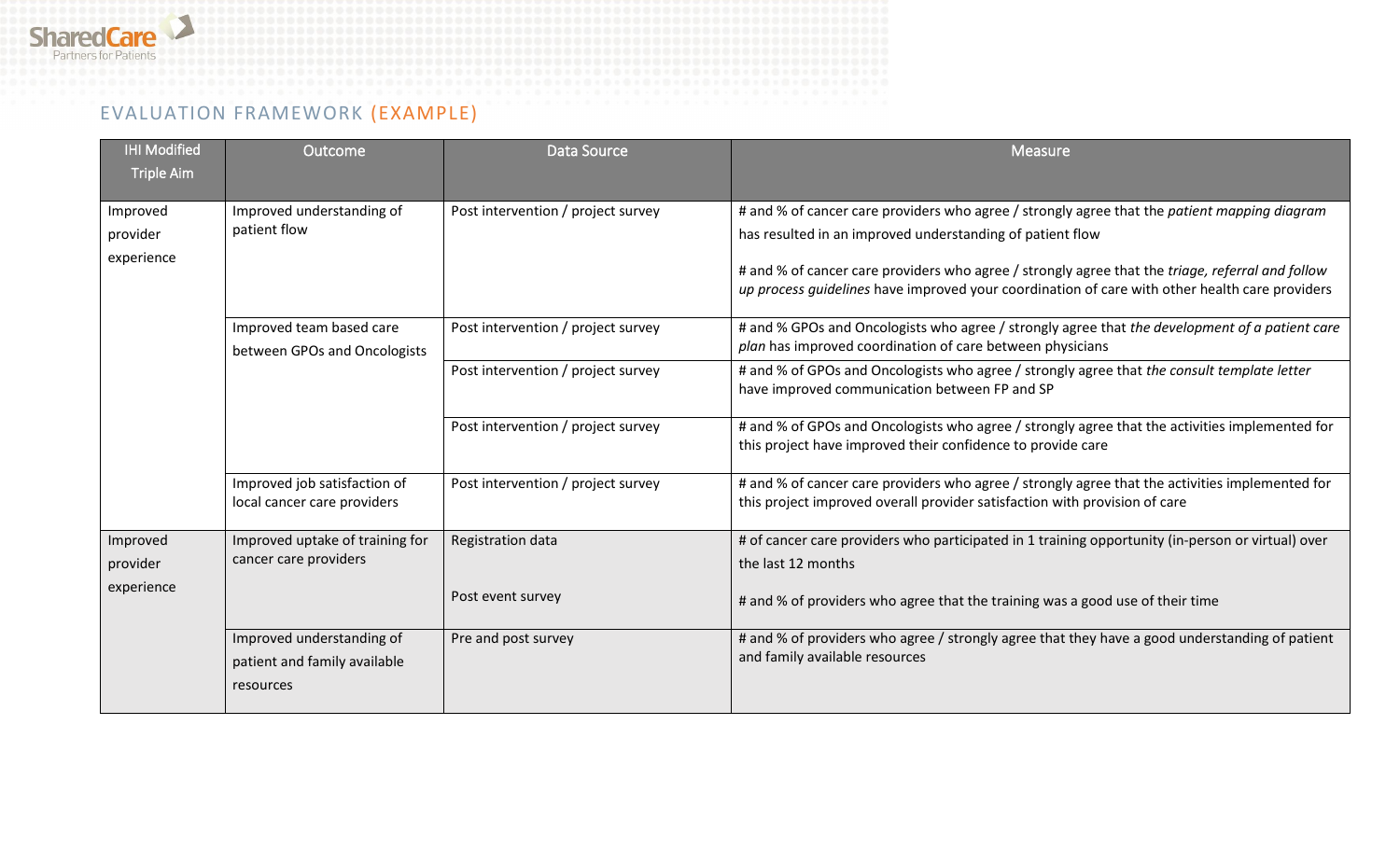

|                                |                                | Administrative data: Intake form of<br>participating cancer support programs in<br>the region                                                                                                                                                | # of referrals made to local cancer care support programs                                                                                                                                                                                                                                                                                                                                         |
|--------------------------------|--------------------------------|----------------------------------------------------------------------------------------------------------------------------------------------------------------------------------------------------------------------------------------------|---------------------------------------------------------------------------------------------------------------------------------------------------------------------------------------------------------------------------------------------------------------------------------------------------------------------------------------------------------------------------------------------------|
| Improved patient<br>experience | Patient satisfaction with care | Patients that are 6 months post diagnosis<br>will be flagged by the MOA. Providers will<br>ask if they are interested in completing a<br>brief survey about their experience. Those<br>who agree will be given a paper survey to<br>complete | # and % of patients who are satisfied with the coordination of their cancer care<br># and % of patients who are satisfied with access to and referral to educational and support<br>services<br># and % of patients who are satisfied with communication related to their cancer care<br># and % of patients who reported having a discussion with their provider about advanced care<br>planning |
|                                | Patient satisfaction with care | 4 Focus groups throughout the region<br>Providers will identify potential patients to<br>participate in focus group                                                                                                                          | Explore experience of cancer care related, but not limited to ability to make informed decisions,<br>overall system navigation, overall satisfaction with care                                                                                                                                                                                                                                    |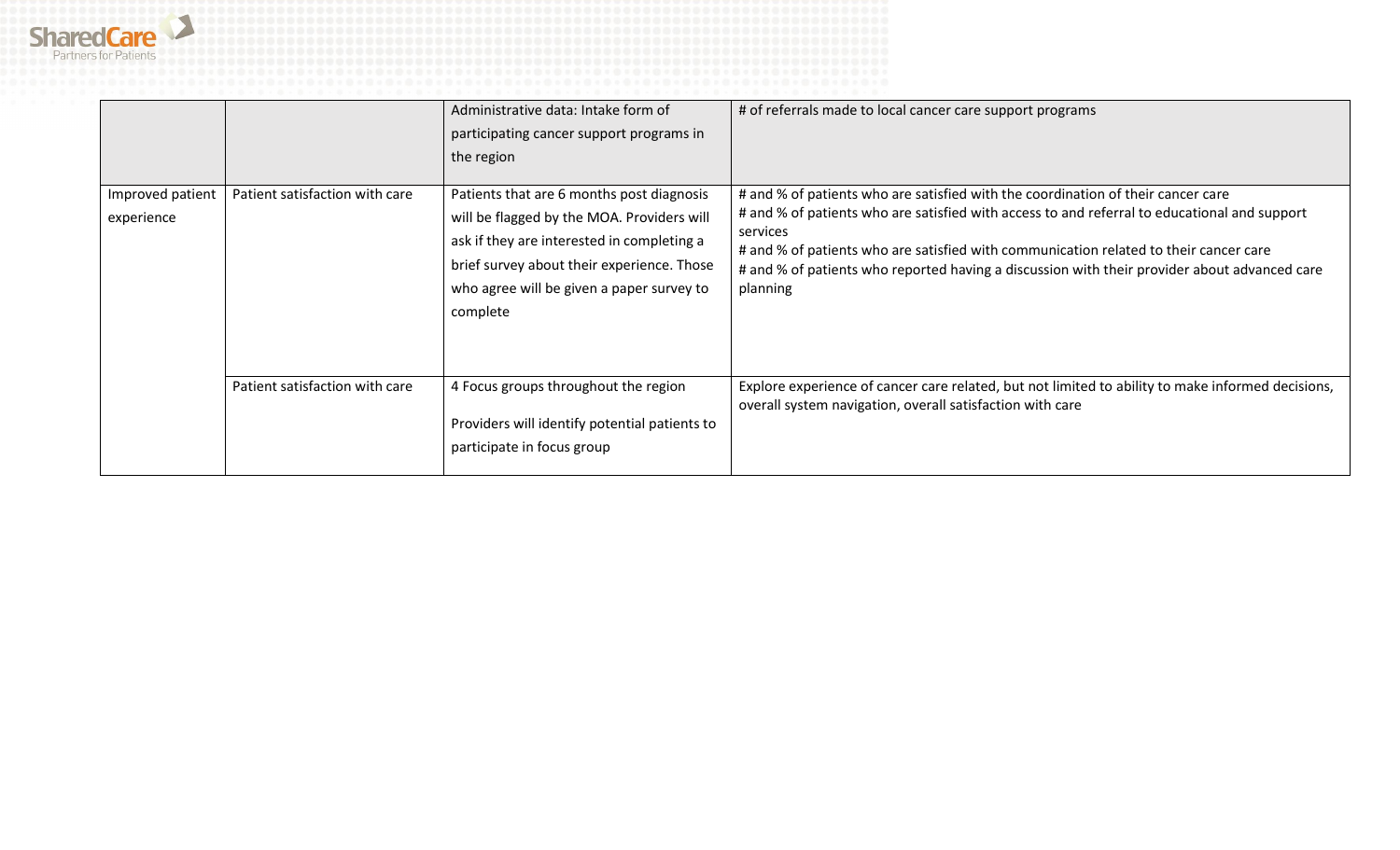

### EVALUATION FRAMEWORK

*Define measures (quantitative and/or qualitative) used to monitor the impact of this improvement effort. Customize the table and include additional columns according to your approach.*

| <b>IHI Modified</b> | <b>Expected Outcome</b> | <b>Data Source</b> | <b>Measure</b> |
|---------------------|-------------------------|--------------------|----------------|
| <b>Triple Aim</b>   |                         |                    |                |
|                     |                         |                    |                |
|                     |                         |                    |                |
|                     |                         |                    |                |
|                     |                         |                    |                |
|                     |                         |                    |                |
|                     |                         |                    |                |
|                     |                         |                    |                |
|                     |                         |                    |                |
|                     |                         |                    |                |
|                     |                         |                    |                |
|                     |                         |                    |                |
|                     |                         |                    |                |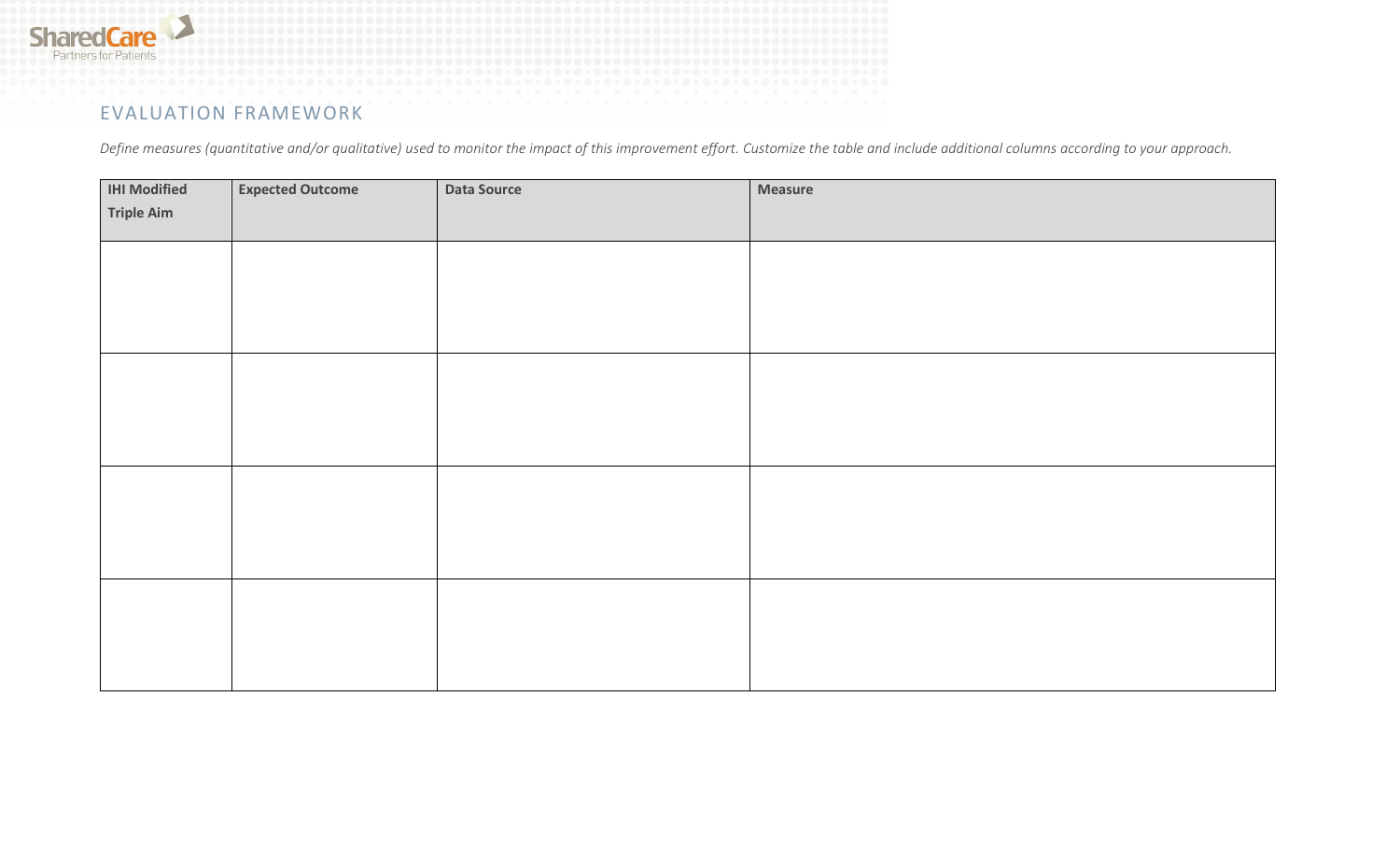### **REFERENCES**

Butow PN, Phillips F, Schweder J, White K, Underhill C, Goldstein D; Clinical Oncological Society of Australia. Psychosocial well-being and supportive care needs of cancer patients living in urban and rural/regional areas: a systematic review. Support Care Cancer. 2012 Jan;20(1):1-22. doi: 10.1007/s00520-011-1270-1. Epub 2011 Sep 29. PMID: 21956760.

Desley Gail Hegney and Susanne Pearce and Cath Rogers-Clark and Kristine Martin-McDonald and Elizabeth Buikstra. Close, but still too far. The experience of Australian people with cancer commuting from a regional to a capital city for radiotherapy treatment. European journal of cancer care. 2005. 14(1): 75-82

Hneiny L, Damlaj M. Redesigning the Door to Door (D2D) Process in Emergency Department: The Key to a Successful patient-Centered Story. American Association for Science and Technology Journal of Health. 5(1). 2018

Howard A F, Smillie K, Turnbull K, Zirul C, Munroe D, Ward A, Tobin P, Kazanjian A, Olson R. Access to Medical and Supportive Care for Rural and Remote Cancer Survivors in Northern British Columbia, Canada. The Journal of Rural Health. 2014 Summer; 30(3):311-21.

Jiwa M, Halkett G, Aoun S, Arnet H, Smith M, Pilkington M, McMullen C. Factors influencing the speed of cancer diagnosis in rural Western Australia: a General Practice perspective.BMC Family Care. 8(27). 2007 Jong KE, Smith DP, Yu XQ, O'Connell DL, Goldstein D, Armstrong BK. Remoteness of residence and survival from cancer in New South Wales. *Med J Aust*. 2004; 180: 618- 622.

Sayed ME, Ghada RE, Saliba M, Jabbour R, Hitti E. Improving Emergency Department Door to Doctor Time and Process Reliability. Medicine. 94(42). 2015

White KJ, Roydhouse JK, Abrew NK, Katris P, O'Connor M, Emery L. Unmet psychological and practical needs of patients with cancer in rural and remote areas of Western Australia Rural and Remote Health 11: 1784. (Online) 2011

Wilkes LM, White K, Mohan S, Beale B. Accessing Metropolitan Cancer Care Services Practical Needs of Rural Families. Journal of Psychosocial Oncology. 2008.

Zucca A, Boyes A, Newling G, Hall A, Girgis a. Travelling all over the countryside: Travel-related burden and financial difficulties reported by cancer patients in New South Wales and Victoria. Australian Journal of Rural health. 2011

### APPENDIX A: ADDITIONAL SECTIONS FOR EVALUATION PLAN

*Appendix A contains additional sections for the Evaluation Plan. These may be helpful to complete for your project, depending on its needs. Borrow content from this Appendix accordingly.*

#### Evaluation Team

e.g. RACI diagram of who leads evaluation, who does the data collection, who has oversight/governance? This will help set the expectations of project teams, SCC team, etc.

#### Stakeholder Assessment

Table including stakeholder, interest, role in evaluation, and engagement plan…etc.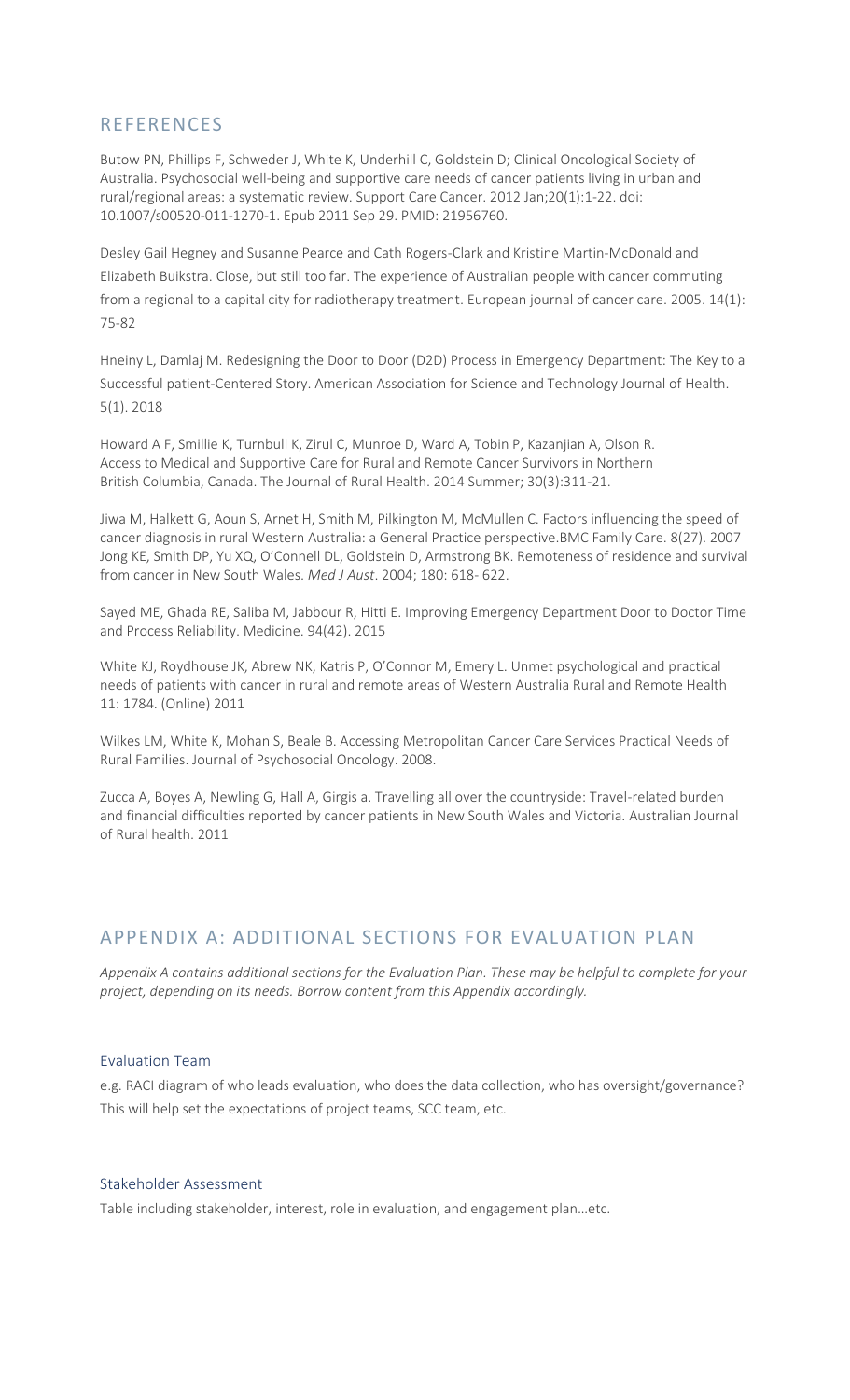Operational Definitions Worksheet

Evaluation Timeline

Risk Assessment (of Evaluation)

### Logic Model Templates

Simple tables that outline resources, inputs, activities, outputs, outcomes.